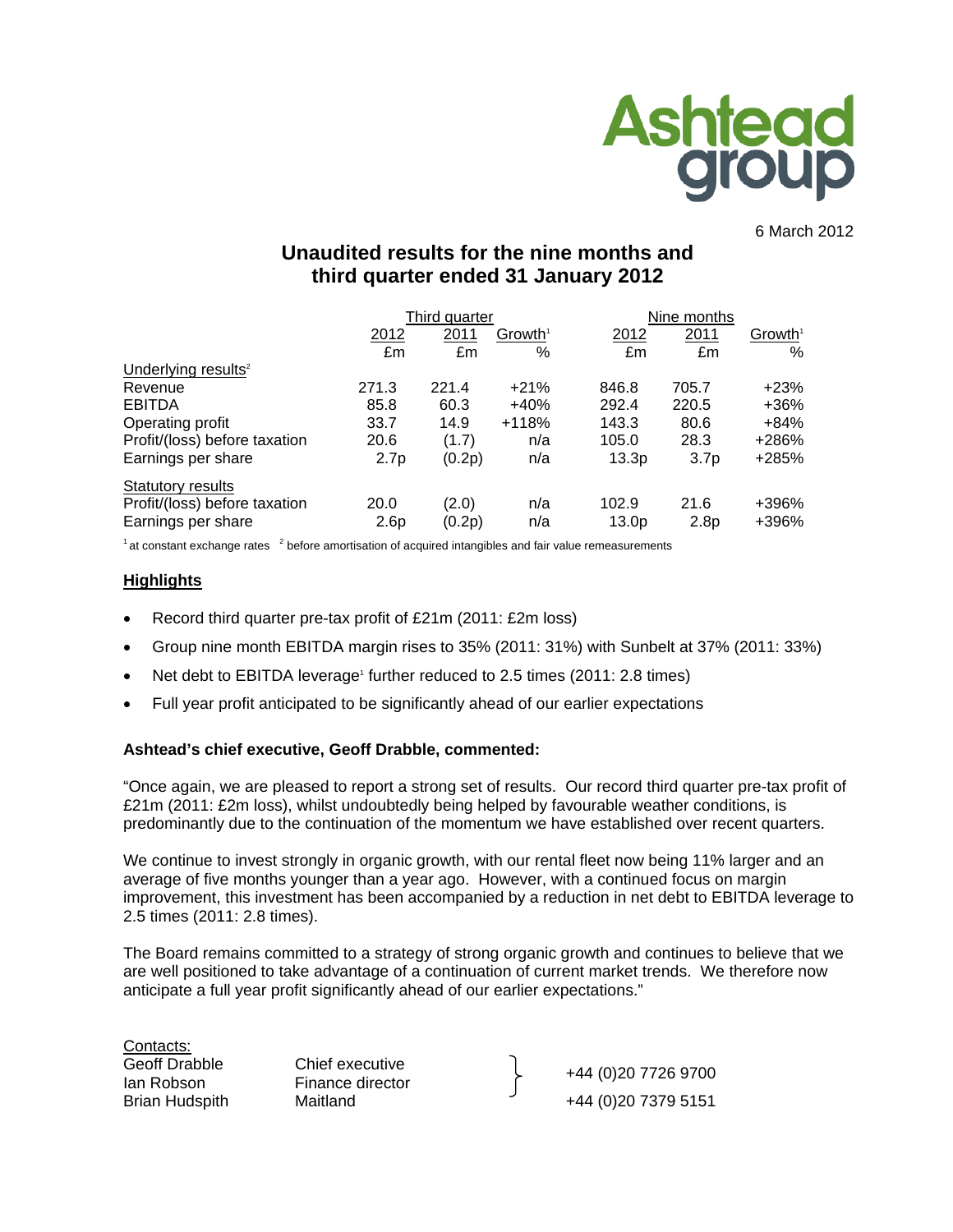| NILLE INDITION TESUITS                                                                     | 2012           | Revenue<br>2011 | 2012                    | <b>EBITDA</b><br>2011   | 2012                            | <b>Operating profit</b><br>2011     |
|--------------------------------------------------------------------------------------------|----------------|-----------------|-------------------------|-------------------------|---------------------------------|-------------------------------------|
| Sunbelt in \$m                                                                             | 1.130.0        | 903.7           | 416.5                   | 298.0                   | 228.8                           | 128.4                               |
| Sunbelt in £m<br>A-Plant                                                                   | 708.5<br>138.3 | 584.5<br>121.2  | 261.1<br>36.9           | 192.7<br>33.3           | 143.5<br>5.4                    | 83.1<br>3.1                         |
| Group central costs<br>Continuing operations<br>Net financing costs                        | 846.8          | 705.7           | (5.6)<br>292.4          | (5.5)<br>220.5          | <u>(5.6)</u><br>143.3<br>(38.3) | (5.6)<br>80.6<br>(52.3)             |
| Profit before tax, remeasurements<br>and amortisation                                      |                |                 |                         |                         | 105.0                           | 28.3                                |
| Fair value remeasurements<br>Amortisation                                                  |                |                 |                         |                         | (2.1)                           | (5.7)<br>(1.0)                      |
| Profit before taxation<br>Taxation<br>Profit attributable to equity holders of the Company |                |                 |                         |                         | 102.9<br><u>(37.9)</u><br>65.0  | 21.6<br><u>(7.6)</u><br><u>14.0</u> |
| <b>Margins</b>                                                                             |                |                 |                         |                         |                                 |                                     |
| <b>Sunbelt</b><br>A-Plant<br>Group                                                         |                |                 | 36.9%<br>26.7%<br>34.5% | 33.0%<br>27.5%<br>31.2% | 20.2%<br>3.9%<br>16.9%          | 14.2%<br>2.6%<br>11.4%              |
|                                                                                            |                |                 |                         |                         |                                 |                                     |

These results reflect continued improvement in the US with Sunbelt's rental revenue growing 25% to \$1,012m (2011: \$811m). This comprised a 13% increase in average fleet on rent, 7% higher yield and a first-time contribution from Empire Scaffold. In the UK, A-Plant's rental revenue grew by 11% to £125m (2011: £113m) including 1% growth in average fleet on rent and 6% yield improvement.

Total revenue growth for the Group of 23% at constant rates (20% at actual rates) also included higher used equipment sales revenue of £54m (2011: £37m) as we increased capital expenditure and hence sold more used equipment.

Costs remained under close control with the reported growth in staff costs being due principally to the first-time inclusion of Empire following its acquisition in January 2011. Sunbelt's 'drop-through' again remained high with EBITDA increasing by \$118m or 69% of the net \$171m increase in rental revenue as adjusted to exclude the \$30m first-time impact of Empire's largely pass-through erection and dismantling labour recovery billings. This high 'drop-through' demonstrates the significant operational gearing in the business and meant that Sunbelt's operating profit rose to \$229m (2011: \$128m). In a tough market, A-Plant also delivered an improved performance with its operating profits growing to £5m (2011: £3m).

Underlying Group pre-tax profit grew to £105m, 3.7 times greater than 2011's £28m. This reflected the operating profit growth at Sunbelt and A-Plant coupled with lower net financing costs of £38m (2011: £52m), mainly as a result of the debt refinancing undertaken in the fourth quarter of 2010/11.

After £2m of intangible amortisation, the statutory profit before tax was £103m (2011: £22m). Underlying earnings per share grew to 13.3p, 3.6 times greater than 2011's 3.7p and reflected an effective tax rate on the underlying pre-tax profit of 37% (2011: 35%)

# **Capital expenditure**

**Nine months' results** 

We continue to invest heavily to support our growth. Capital expenditure for the nine months was £336m gross and £276m net of disposal proceeds (2011: £129m gross and £89m net). As a result the average age of the Group's rental fleet at 31 January 2012 was 40 months (2011: 45 months). Sunbelt's fleet size at 31 January of \$2.3bn was 10% larger than a year earlier whilst average nine month physical utilisation grew to 72% (2011: 69%) as we continued to put the newly purchased equipment successfully out on rent.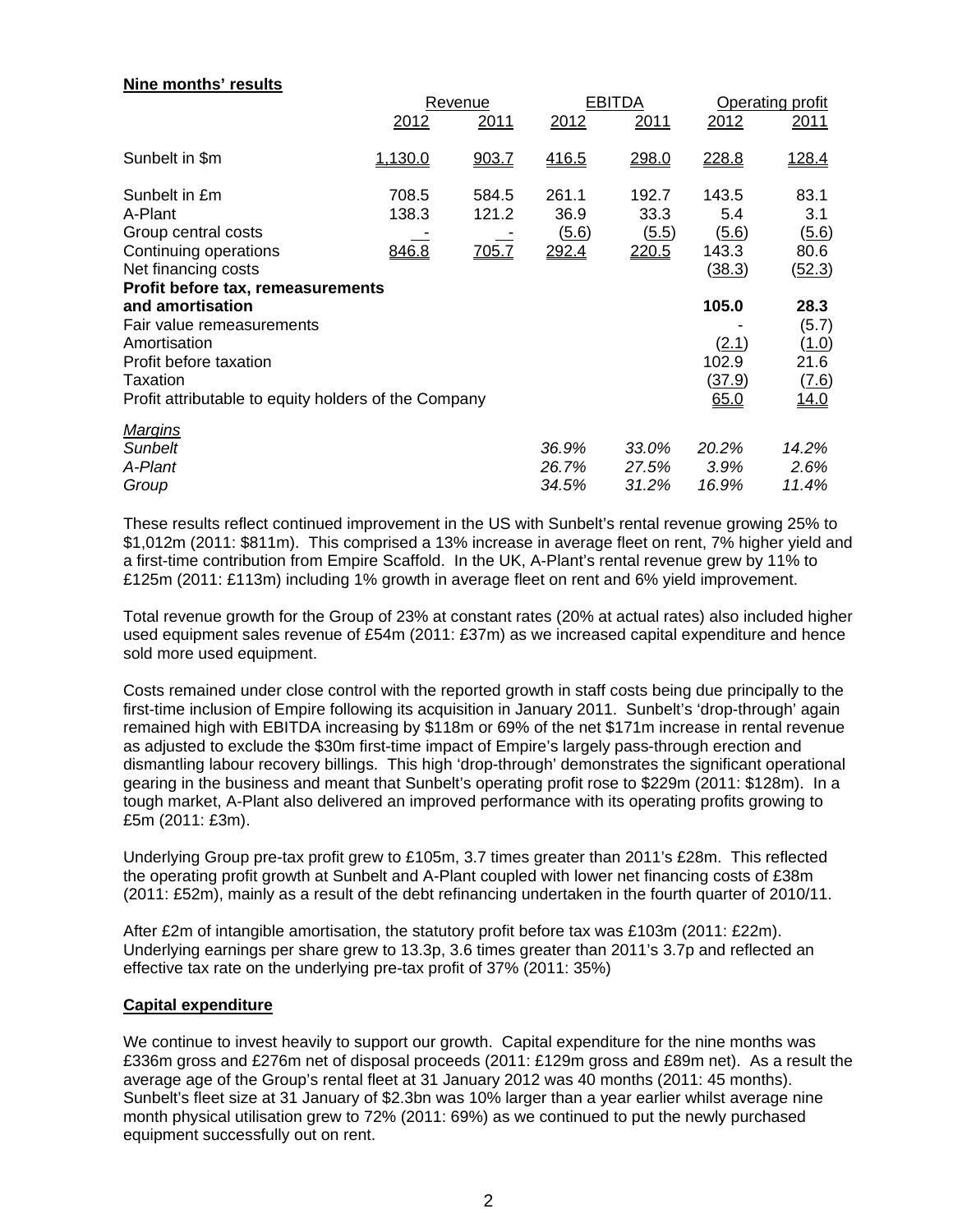For the fiscal year, we now anticipate spending around £425m or roughly double depreciation on a gross basis whilst, after disposal proceeds, net payments for capital expenditure are expected to be around £325m.

Our preliminary capital expenditure plan for next year is for gross additions of around £500m and net payments after disposal proceeds of approximately £400m. This level of expenditure is consistent with our strategy at this stage in the cycle of investing in organic growth, whilst both de-ageing our fleet and continuing to reduce our leverage.

## **Return on Investment**

Sunbelt's pre-tax return on investment (operating profit to the sum of net tangible assets, goodwill and other intangibles) in the 12 months to 31 January 2012 rose to 12.9% (2011: 8.1%). In the UK, return on investment remains weak at 2.1% (2011: 1.5%). For the Group as a whole, pre-tax return on investment of 10.9% (2011: 6.7%) now clearly exceeds our roughly 9% weighted-average pre-tax cost of capital.

### **Cash flow and net debt**

Net debt increased in the nine months to £911m at 31 January 2012 (30 April 2011: £776m) reflecting the translation increase from the stronger dollar we have seen all year (£46m as at end Q3) as well as the capital investment made to grow and renew the fleet. Despite the higher net debt, our stronger earnings meant that net debt to EBITDA leverage reduced to 2.5 times (2011: 2.8 times) and has therefore now reached the midpoint of our 2-3x target leverage range.

The Group's two debt facilities remain committed until 2016 (March 2016 for the senior bank facility and August 2016 for the \$550m senior secured notes) whilst ABL availability was \$574m substantially above the \$168m level at which the Group's entire debt package is covenant free.

#### **Current trading and outlook**

February saw both Sunbelt and A-Plant again deliver year-on-year revenue and profit growth continuing the pattern established in the first nine months of the year.

The Board remains committed to a strategy of strong organic growth and continues to believe that we are well positioned to take advantage of current market trends. We therefore now anticipate a full year profit significantly ahead of our earlier expectations.

#### **Forward looking statements**

This announcement contains forward looking statements. These have been made by the directors in good faith using information available up to the date on which they approved this report. The directors can give no assurance that these expectations will prove to be correct. Due to the inherent uncertainties, including both business and economic risk factors underlying such forward looking statements, actual results may differ materially from those expressed or implied by these forward looking statements. Except as required by law or regulation, the directors undertake no obligation to update any forward looking statements whether as a result of new information, future events or otherwise.

Geoff Drabble and Ian Robson will hold a conference call for equity analysts at 9.30 am on Tuesday 6 March. Dial in details for this call have already been distributed but any analyst not having received them should contact the Company's PR advisors, Maitland (Astrid Wright) on 020 7379 5151. The call will be webcast live via the Company's website at www.ashtead-group.com and there will also be a replay available via the website from shortly after the call concludes. There will, as usual, also be a separate call for bondholders at 3pm UK time (10am EST).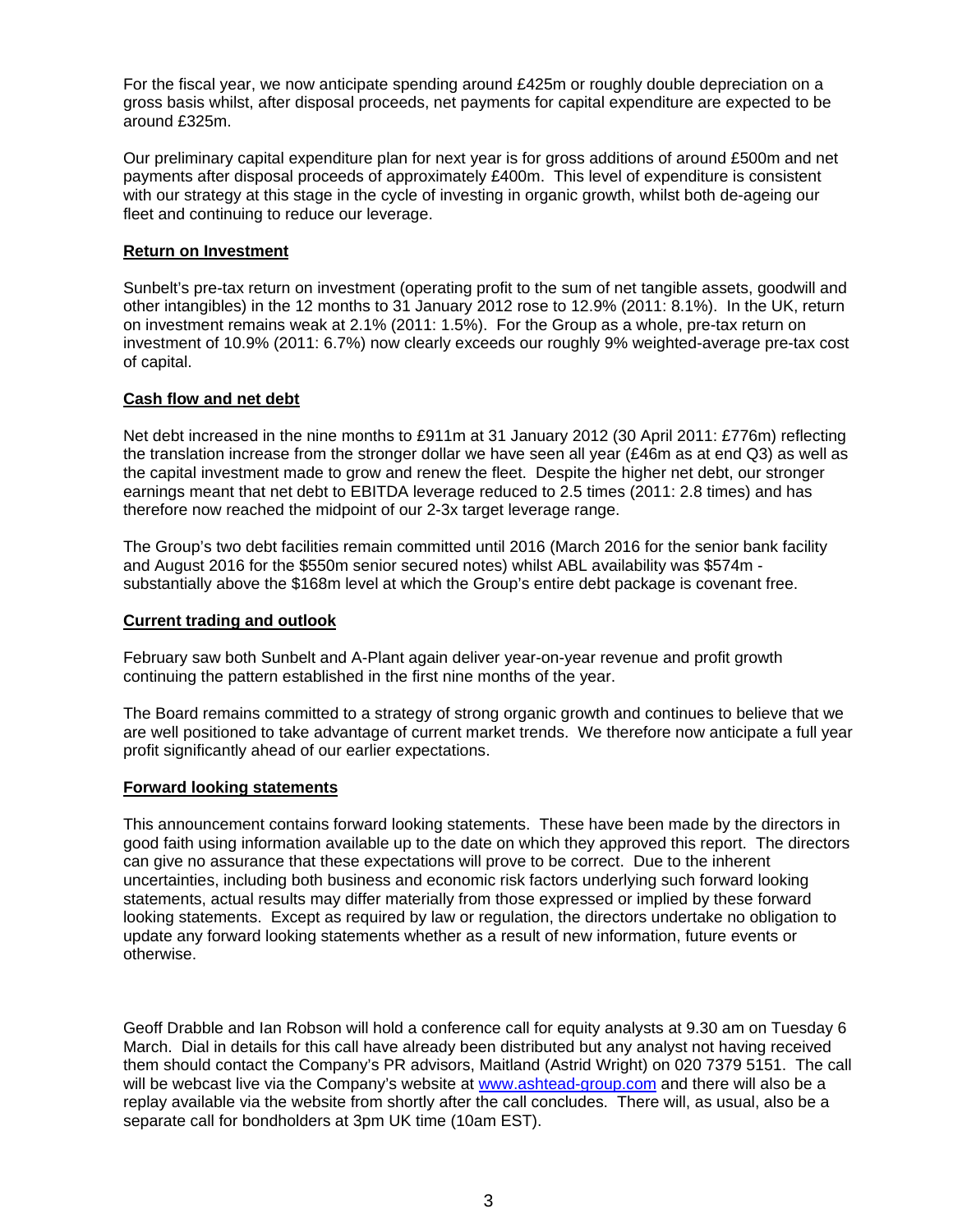### **CONSOLIDATED INCOME STATEMENT FOR THE THREE MONTHS ENDED 31 JANUARY 2012**

|                                          | Before             | 2012                     |             | Before             | 2011                     |                   |
|------------------------------------------|--------------------|--------------------------|-------------|--------------------|--------------------------|-------------------|
| Third quarter - unaudited                | amortisation<br>£m | Amortisation<br>£m       | Total<br>£m | amortisation<br>£m | Amortisation<br>£m       | Total<br>£m       |
| <b>Revenue</b>                           |                    |                          |             |                    |                          |                   |
| Rental revenue<br>Sale of new equipment, | 242.7              | $\overline{\phantom{a}}$ | 242.7       | 196.5              | $\overline{\phantom{a}}$ | 196.5             |
| merchandise and consumables              | 10.9               |                          | 10.9        | 9.3                |                          | 9.3               |
| Sale of used rental equipment            | 17.7               |                          | 17.7        | 15.6               |                          | 15.6              |
|                                          | 271.3              | $\sim$                   | 271.3       | 221.4              | $\sim$                   | 221.4             |
| <b>Operating costs</b>                   |                    |                          |             |                    |                          |                   |
| Staff costs                              | (84.0)             |                          | (84.0)      | (71.9)             |                          | (71.9)            |
| Used rental equipment sold               | (15.5)             |                          | (15.5)      | (14.3)             |                          | (14.3)            |
| Other operating costs                    | (86.0)             |                          | (86.0)      | (74.9)             |                          | (74.9)            |
|                                          | (185.5)            | $\sim$                   | (185.5)     | (161.1)            | $\sim$ $-$               | (161.1)           |
| <b>EBITDA*</b>                           | 85.8               |                          | 85.8        | 60.3               |                          | 60.3              |
| Depreciation                             | (52.1)             |                          | (52.1)      | (45.4)             |                          | (45.4)            |
| Amortisation of intangibles              |                    | (0.6)                    | (0.6)       |                    | (0.3)                    | (0.3)             |
| <b>Operating profit</b>                  | 33.7               | (0.6)                    | 33.1        | 14.9               | $\overline{(0.3)}$       | 14.6              |
| Investment income                        | 1.0                |                          | 1.0         | 0.9                |                          | 0.9               |
| Interest expense                         | (14.1)             |                          | (14.1)      | (17.5)             |                          | (17.5)            |
| Profit/(loss) on ordinary                |                    |                          |             |                    |                          |                   |
| activities before taxation               | 20.6               | (0.6)                    | 20.0        | (1.7)              | (0.3)                    | (2.0)             |
| Taxation:                                |                    |                          |             |                    |                          |                   |
| - current                                | (1.3)              |                          | (1.3)       | (0.3)              |                          | (0.3)             |
| - deferred                               | (6.1)              | $\frac{0.2}{0.2}$        | (5.9)       | $\frac{1.0}{0.7}$  | $\frac{0.1}{0.1}$        | $\frac{1.1}{0.8}$ |
|                                          | (7.4)              |                          | (7.2)       |                    |                          |                   |
| Profit/(loss) attributable to            |                    |                          |             |                    |                          |                   |
| equity holders of the Company            | 13.2               | (0.4)                    | 12.8        | (1.0)              | (0.2)                    | (1.2)             |
| Basic earnings per share                 | 2.7p               | (0.1p)                   | 2.6p        | (0.2p)             |                          | <u>(0.2p)</u>     |
| Diluted earnings per share               | 2.6p               | (0.1p)                   | 2.5p        | (0.2p)             |                          | (0.2p)            |

\* EBITDA is presented here as an additional performance measure as it is commonly used by investors and lenders.

All revenue and profit for the period is generated from continuing activities.

Details of principal risks and uncertainties are given in the Review of the Third Quarter, Balance Sheet and Cash Flow accompanying these interim financial statements.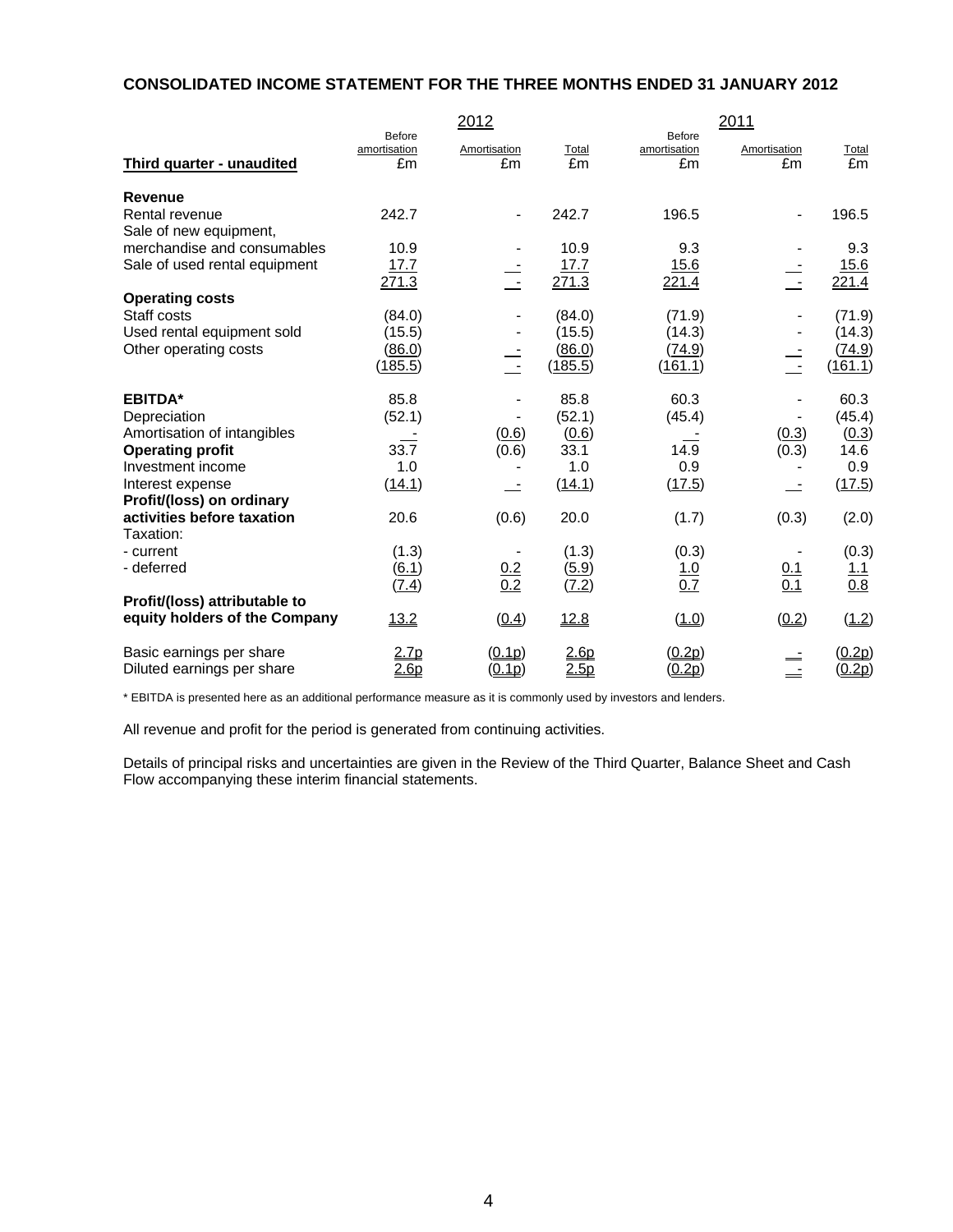# **CONSOLIDATED INCOME STATEMENT FOR THE NINE MONTHS ENDED 31 JANUARY 2012**

|                               |                              | 2012               |             |                                                           | 2011                                     |             |
|-------------------------------|------------------------------|--------------------|-------------|-----------------------------------------------------------|------------------------------------------|-------------|
| Nine months - unaudited       | Before<br>amortisation<br>£m | Amortisation<br>£m | Total<br>£m | <b>Before</b><br>amortisation and<br>remeasurements<br>£m | Amortisation and<br>remeasurements<br>£m | Total<br>£m |
| <b>Revenue</b>                |                              |                    |             |                                                           |                                          |             |
| Rental revenue                | 759.5                        |                    | 759.5       | 637.8                                                     | $\blacksquare$                           | 637.8       |
| Sale of new equipment,        |                              |                    |             |                                                           |                                          |             |
| merchandise and consumables   | 33.1                         |                    | 33.1        | 30.9                                                      |                                          | 30.9        |
| Sale of used rental equipment | 54.2                         |                    | 54.2        | 37.0                                                      |                                          | 37.0        |
|                               | 846.8                        | $\sim$             | 846.8       | 705.7                                                     | $\pm$ -                                  | 705.7       |
| <b>Operating costs</b>        |                              |                    |             |                                                           |                                          |             |
| Staff costs                   | (249.2)                      |                    | (249.2)     | (213.6)                                                   |                                          | (213.6)     |
| Used rental equipment sold    | (46.6)                       |                    | (46.6)      | (34.8)                                                    |                                          | (34.8)      |
| Other operating costs         | (258.6)                      |                    | (258.6)     | (236.8)                                                   |                                          | (236.8)     |
|                               | (554.4)                      | $\sim$ $-$         | (554.4)     | (485.2)                                                   | $\sim$                                   | (485.2)     |
| <b>EBITDA*</b>                | 292.4                        |                    | 292.4       | 220.5                                                     |                                          | 220.5       |
| Depreciation                  | (149.1)                      |                    | (149.1)     | (139.9)                                                   |                                          | (139.9)     |
| Amortisation of intangibles   |                              | (2.1)              | (2.1)       |                                                           | (1.0)                                    | (1.0)       |
| <b>Operating profit</b>       | 143.3                        | (2.1)              | 141.2       | 80.6                                                      | (1.0)                                    | 79.6        |
| Investment income             | 3.1                          |                    | 3.1         | 2.8                                                       |                                          | 2.8         |
| Interest expense              | (41.4)                       |                    | (41.4)      | (55.1)                                                    | (5.7)                                    | (60.8)      |
| Profit on ordinary activities |                              |                    |             |                                                           |                                          |             |
| before taxation               | 105.0                        | (2.1)              | 102.9       | 28.3                                                      | (6.7)                                    | 21.6        |
| Taxation:                     |                              |                    |             |                                                           |                                          |             |
| - current                     | (5.7)                        |                    | (5.7)       | (4.5)                                                     | 0.4                                      | (4.1)       |
| - deferred                    | (32.9)                       | $\frac{0.7}{0.7}$  | (32.2)      | (5.5)                                                     | $\frac{2.0}{2.4}$                        | (3.5)       |
|                               | (38.6)                       |                    | (37.9)      | (10.0)                                                    |                                          | (7.6)       |
| <b>Profit attributable to</b> |                              |                    |             |                                                           |                                          |             |
| equity holders of the Company | 66.4                         | (1.4)              | 65.0        | 18.3                                                      | (4.3)                                    | 14.0        |
| Basic earnings per share      | 13.3p                        | (0.3p)             | 13.0p       | 3.7p                                                      | (0.9p)                                   | 2.8p        |
| Diluted earnings per share    | 13.1p                        | (0.3p)             | 12.8p       | 3.6 <sub>p</sub>                                          | (0.8p)                                   | 2.8p        |

\* EBITDA is presented here as an additional performance measure as it is commonly used by investors and lenders.

All revenue and profit for the period is generated from continuing activities.

# **CONSOLIDATED STATEMENT OF COMPREHENSIVE INCOME**

|                                                                            | Jnaudited                     |       |      |                              |  |
|----------------------------------------------------------------------------|-------------------------------|-------|------|------------------------------|--|
|                                                                            | Three months to<br>31 January |       |      | Nine months to<br>31 January |  |
|                                                                            |                               |       |      |                              |  |
|                                                                            | 2012                          | 2011  | 2012 | 2011                         |  |
|                                                                            | £m                            | £m    | £m   | £m                           |  |
| Profit/(loss) attributable to equity holders of the Company for the period | 12.8                          | (1.2) | 65.0 | 14.0                         |  |
| Foreign currency translation differences                                   | 5.8                           | 0.2   | 12.9 | (8.5)                        |  |
| Actuarial gain on defined benefit pension scheme                           |                               |       |      | 12.1                         |  |
| Tax on defined benefit pension scheme                                      |                               |       |      | (3.9)                        |  |
| Total comprehensive income for the period                                  | <u>18.6</u>                   | (1.0) | 77.9 | 13.7                         |  |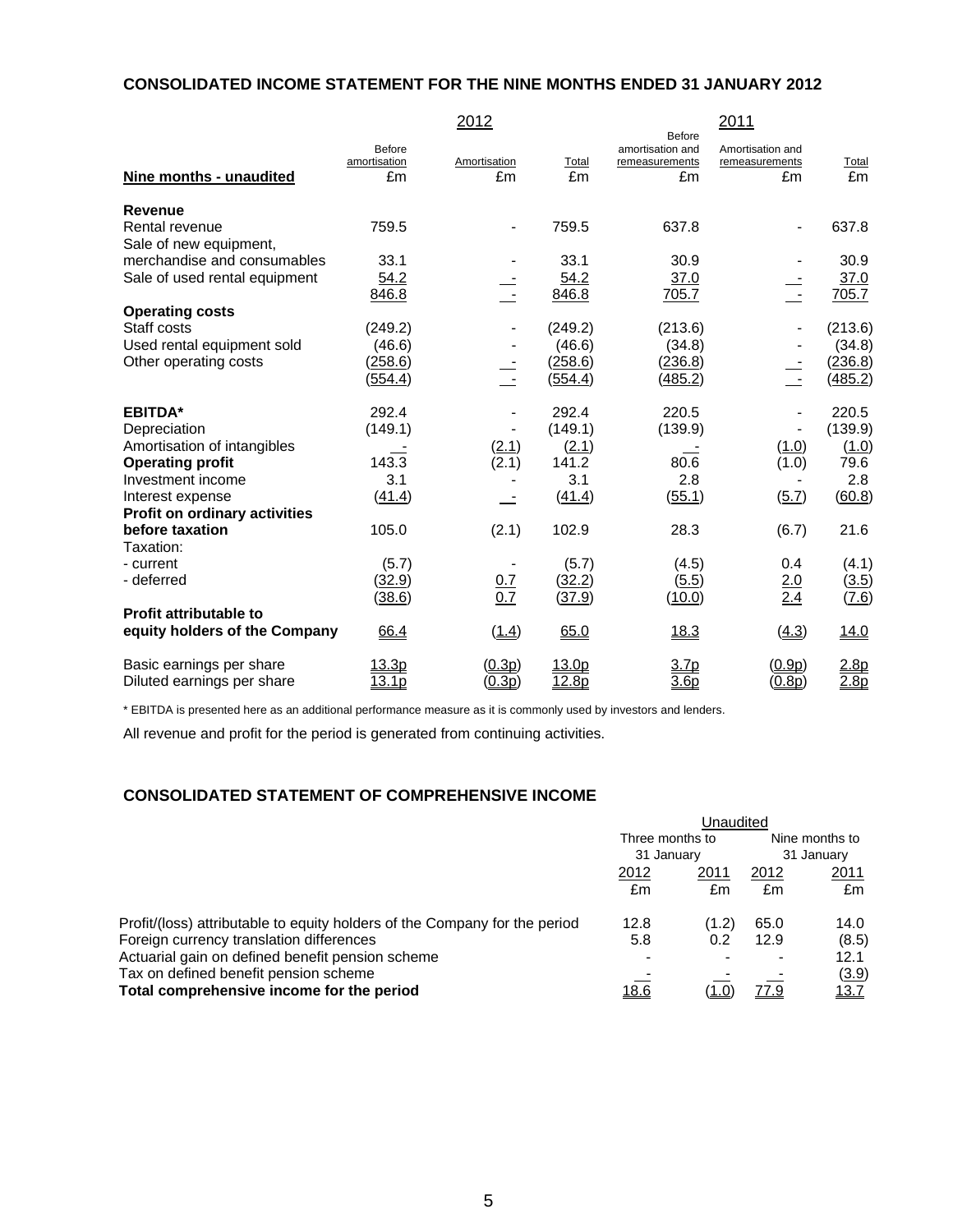# **CONSOLIDATED BALANCE SHEET AT 31 JANUARY 2012**

|                                                                |                | Unaudited          | Audited       |
|----------------------------------------------------------------|----------------|--------------------|---------------|
|                                                                |                | 31 January<br>2011 | 30 April      |
|                                                                | 2012<br>£m     | £m                 | 2011<br>£m    |
| <b>Current assets</b>                                          |                |                    |               |
| Inventories                                                    | 13.1           | 9.9                | 11.5          |
| Trade and other receivables                                    | 174.7          | 149.3              | 155.3         |
| Current tax asset                                              | 2.4            | 0.4                | 2.3           |
| Cash and cash equivalents                                      | 1.4            | 10.8               | 18.8          |
|                                                                | 191.6          | 170.4              | 187.9         |
| <b>Non-current assets</b>                                      |                |                    |               |
| Property, plant and equipment                                  |                |                    |               |
| - rental equipment                                             | 1,070.7        | 904.1              | 914.5         |
| - other assets                                                 | 146.0          | 124.8              | 121.7         |
|                                                                | 1,216.7        | 1,028.9            | 1,036.2       |
| Intangible assets - brand names and other acquired intangibles | 10.8           | 8.6                | 12.3          |
| Goodwill                                                       | 374.3          | 367.0              | 354.9         |
| Deferred tax asset                                             |                | 1.1                | 1.1           |
| Defined benefit pension fund surplus                           | <u>7.6</u>     | 5.1                | 6.1           |
|                                                                | 1,609.4        | 1,410.7            | 1,410.6       |
| <b>Total assets</b>                                            | 1,801.0        | 1,581.1            | 1,598.5       |
| <b>Current liabilities</b>                                     |                |                    |               |
| Trade and other payables                                       | 150.8          | 126.4              | 174.6         |
| Current tax liability                                          | 3.4            | 1.9                | 2.4           |
| Debt due within one year                                       | 1.8            | 2.1                | 1.7           |
| Provisions                                                     | 11.5           | 11.2               | 9.6           |
|                                                                | 167.5          | 141.6              | 188.3         |
| <b>Non-current liabilities</b>                                 |                |                    |               |
| Debt due after more than one year<br>Provisions                | 910.8<br>24.2  | 782.8<br>26.4      | 792.8<br>23.3 |
| Deferred tax liabilities                                       | <u>150.1</u>   | <u>124.6</u>       | 112.7         |
|                                                                | 1,085.1        | 933.8              | 928.8         |
|                                                                |                |                    |               |
| <b>Total liabilities</b>                                       | 1,252.6        | 1,075.4            | 1,117.1       |
| <b>Equity</b>                                                  |                |                    |               |
| Share capital                                                  | 55.3           | 55.3               | 55.3          |
| Share premium account                                          | 3.6            | 3.6                | 3.6           |
| Capital redemption reserve                                     | 0.9            | 0.9                | 0.9           |
| Non-distributable reserve                                      | 90.7           | 90.7               | 90.7          |
| Own shares held by the Company                                 | (33.1)         | (33.1)             | (33.1)        |
| Own shares held through the ESOT                               | (6.1)          | (6.5)              | (6.7)         |
| Cumulative foreign exchange translation differences            | 15.5           | 11.6               | 2.6           |
| <b>Retained reserves</b>                                       | 421.6          | 383.2              | 368.1         |
| Equity attributable to equity holders of the Company           | 548.4          | 505.7              | 481.4         |
| <b>Total liabilities and equity</b>                            | <u>1,801.0</u> | 1,581.1            | 1,598.5       |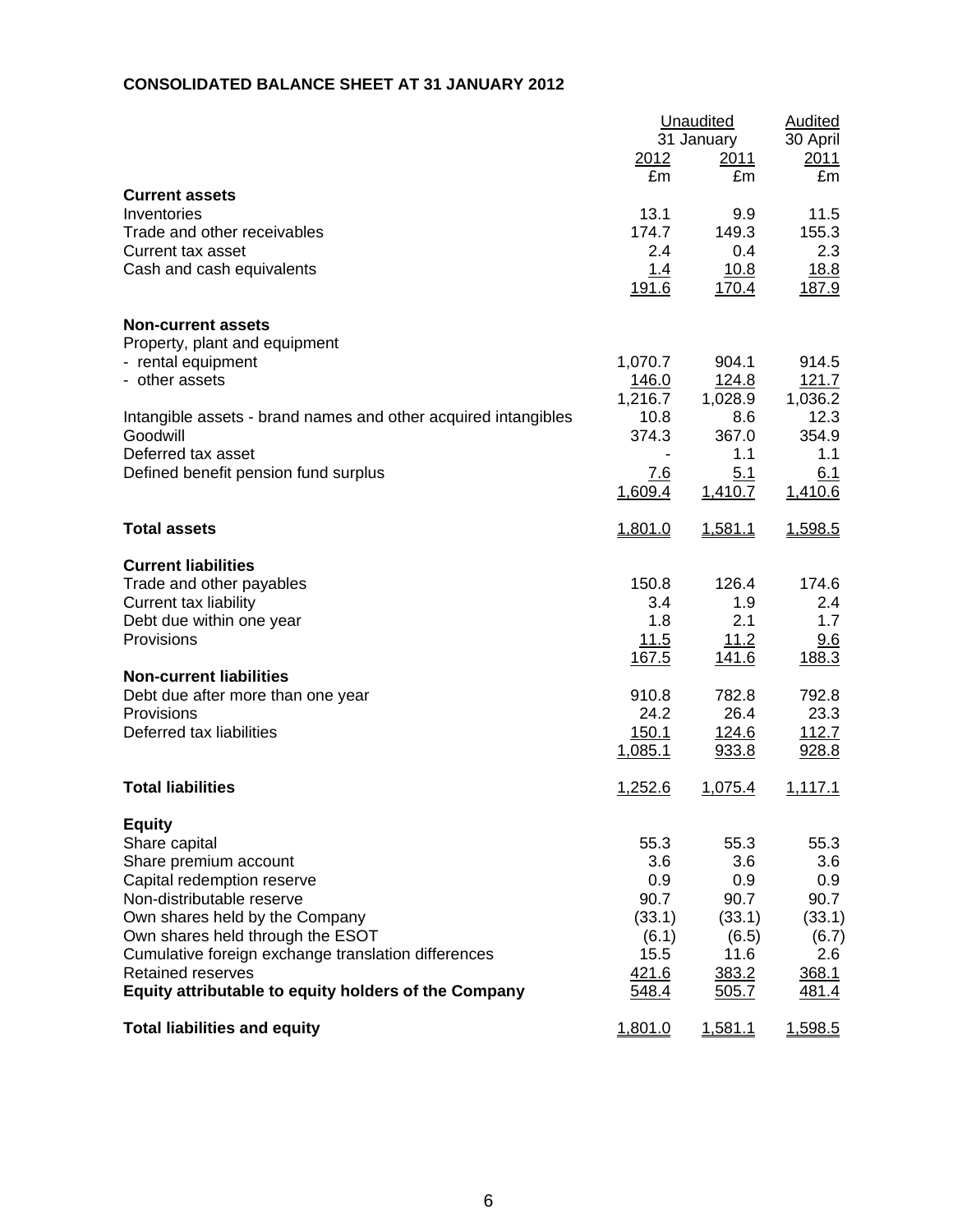# **CONSOLIDATED STATEMENT OF CHANGES IN EQUITY FOR THE NINE MONTHS ENDED 31 JANUARY 2012**

|                                                                                       | Share<br>capital<br>£m | Share<br>premium<br>account<br>£m | Capital<br>redemption<br>reserve<br>£m | Non-<br>distributable<br>reserve<br>£m | Own<br>shares<br>held by the<br>Company<br>£m | Own<br>shares<br>held by<br>the ESOT<br>£m | Cumulative<br>foreign<br>exchange<br>translation<br>differences<br>£m | Retained<br>reserves<br>£m | <b>Total</b><br>£m |
|---------------------------------------------------------------------------------------|------------------------|-----------------------------------|----------------------------------------|----------------------------------------|-----------------------------------------------|--------------------------------------------|-----------------------------------------------------------------------|----------------------------|--------------------|
| At 1 May 2010                                                                         | 55.3                   | <u>3.6</u>                        | 0.9                                    | 90.7                                   | (33.1)                                        | (6.3)                                      | <u>20.1</u>                                                           | 369.1                      | 500.3              |
| Profit for the period<br>Other comprehensive income:<br>Foreign currency translation  |                        |                                   |                                        |                                        |                                               |                                            |                                                                       | 14.0                       | 14.0               |
| differences<br>Actuarial loss on defined benefit                                      |                        |                                   |                                        |                                        |                                               |                                            | (8.5)                                                                 |                            | (8.5)              |
| pension scheme<br>Tax on defined benefit pension                                      |                        |                                   |                                        |                                        |                                               |                                            |                                                                       | 12.1                       | 12.1               |
| scheme                                                                                |                        |                                   |                                        |                                        |                                               |                                            | $\overline{\phantom{a}}$                                              | (3.9)                      | (3.9)              |
| Total comprehensive income<br>for the period                                          |                        |                                   |                                        |                                        |                                               |                                            | (8.5)                                                                 | 22.2                       | 13.7               |
| Dividends paid<br>Own shares purchased by                                             |                        |                                   |                                        |                                        |                                               |                                            | $\overline{a}$                                                        | (10.0)                     | (10.0)             |
| the ESOT                                                                              |                        |                                   |                                        |                                        |                                               | (0.2)                                      |                                                                       |                            | (0.2)              |
| Share-based payments                                                                  |                        |                                   |                                        |                                        |                                               |                                            | $\overline{a}$                                                        | 0.8                        | 0.8<br>1.1         |
| Tax on share-based payments<br>At 31 January 2011                                     | 55.3                   | 3.6                               | 0.9                                    | 90.7                                   | (33.1)                                        | (6.5)                                      | 11.6                                                                  | 1.1<br>383.2               | 505.7              |
| Loss for the period<br>Other comprehensive income:                                    |                        |                                   |                                        |                                        |                                               | L.                                         | $\overline{a}$                                                        | (13.1)                     | (13.1)             |
| Foreign currency translation<br>differences                                           |                        |                                   |                                        |                                        |                                               |                                            | (9.0)                                                                 | $\overline{a}$             | (9.0)              |
| Actuarial gain on defined benefit<br>pension scheme<br>Tax on defined benefit pension |                        |                                   |                                        |                                        |                                               |                                            | L,                                                                    | 0.8                        | 0.8                |
| scheme<br>Total comprehensive income                                                  |                        |                                   |                                        |                                        |                                               |                                            |                                                                       | 0.5                        | 0.5                |
| for the period                                                                        |                        | Ŀ                                 | $\overline{\phantom{a}}$               | Ŀ                                      | Ŀ                                             | $\overline{\phantom{a}}$                   | (9.0)                                                                 | (11.8)                     | (20.8)             |
| Dividends paid<br>Own shares purchased by                                             |                        |                                   |                                        |                                        |                                               |                                            | L,                                                                    | (4.6)                      | (4.6)              |
| the ESOT                                                                              |                        |                                   |                                        |                                        |                                               | (0.2)                                      |                                                                       |                            | (0.2)              |
| Share-based payments                                                                  |                        |                                   |                                        |                                        |                                               |                                            | L,                                                                    | 0.8                        | 0.8                |
| Tax on share-based payments                                                           |                        |                                   |                                        |                                        |                                               |                                            |                                                                       | 0.5                        | 0.5                |
| At 30 April 2011                                                                      | 55.3                   | 3.6                               | 0.9                                    | 90.7                                   | (33.1)                                        | $\overline{6.7}$                           | 2.6                                                                   | 368.1                      | 481.4              |
| Profit for the period<br>Other comprehensive income:<br>Foreign currency translation  |                        |                                   |                                        |                                        |                                               | ÷,                                         | Ĭ.                                                                    | 65.0                       | 65.0               |
| differences                                                                           |                        | Ξ                                 |                                        |                                        |                                               |                                            | 12.9                                                                  | $\equiv$                   | 12.9               |
| Total comprehensive income<br>for the period                                          |                        | $\overline{a}$                    |                                        |                                        |                                               |                                            | 12.9                                                                  | 65.0                       | 77.9               |
| Dividends paid<br>Own shares purchased by                                             |                        |                                   |                                        |                                        |                                               | $\ddot{\phantom{a}}$                       |                                                                       | (10.3)                     | (10.3)             |
| the ESOT                                                                              |                        |                                   |                                        |                                        |                                               | (3.2)                                      |                                                                       |                            | (3.2)              |
| Share-based payments                                                                  |                        |                                   |                                        |                                        |                                               | 3.8                                        |                                                                       | (2.1)                      | 1.7                |
| Tax on share-based payments<br>At 31 January 2012                                     | 55.3                   | 3.6                               | 0.9                                    | 90.7                                   | (33.1)                                        | $\overline{\phantom{a}}$<br>(6.1)          | 15.5                                                                  | 0.9<br>421.6               | 0.9<br>548.4       |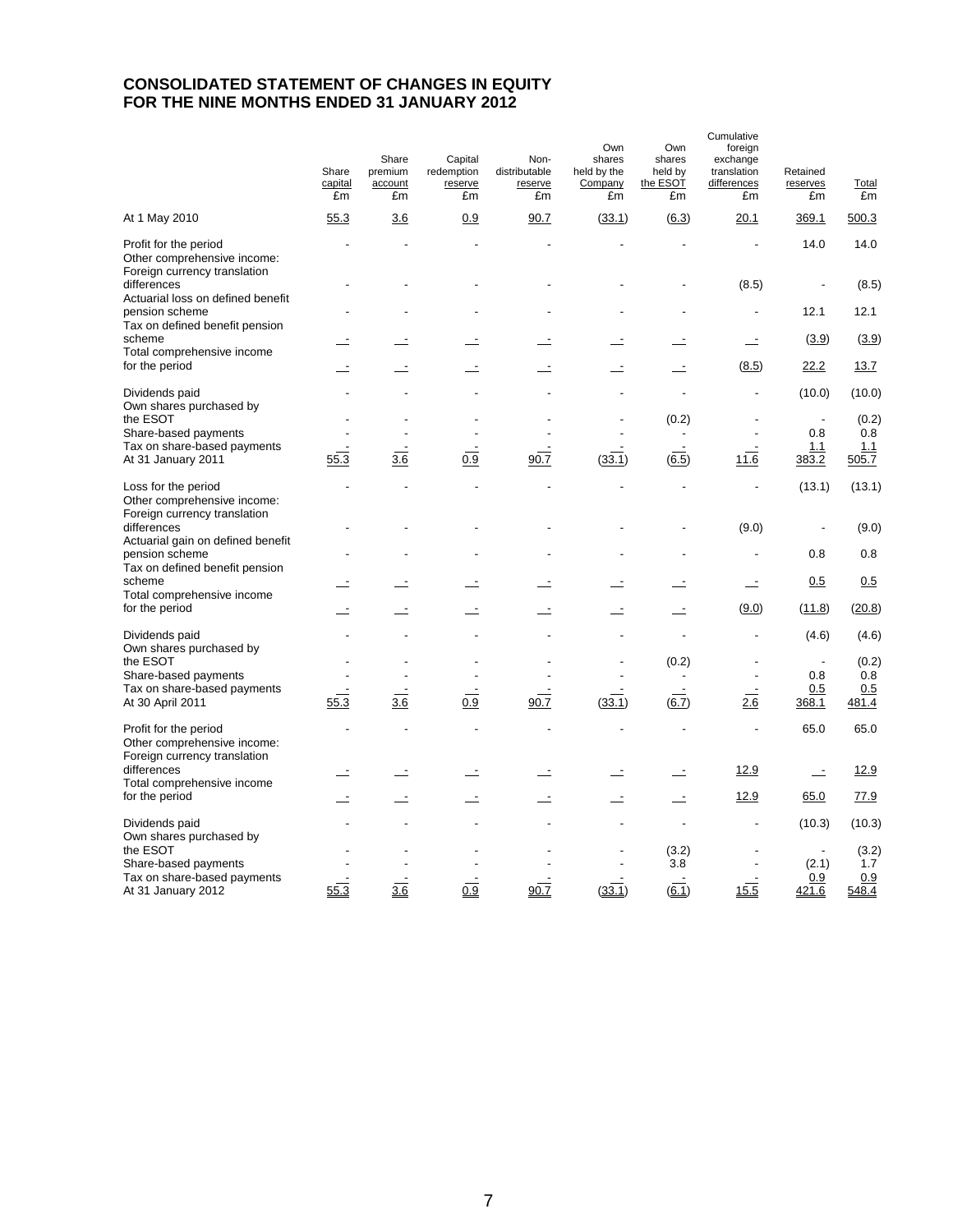# **CONSOLIDATED CASH FLOW STATEMENT FOR THE NINE MONTHS ENDED 31 JANUARY 2012**

|                                                                    |             | Unaudited     |
|--------------------------------------------------------------------|-------------|---------------|
|                                                                    | 2012        | 2011          |
|                                                                    | £m          | £m            |
| Cash flows from operating activities                               |             |               |
| Cash generated from operations before exceptional                  |             |               |
| items and changes in rental equipment                              | 260.8       | 206.5         |
| Exceptional operating costs paid                                   | (2.6)       | (4.0)         |
| Payments for rental property, plant and equipment                  | (316.4)     | (127.2)       |
| Proceeds from disposal of rental property, plant and equipment     | 55.1        | 33.2          |
| Cash generated from operations                                     | (3.1)       | 108.5         |
| Financing costs paid (net)                                         | (29.4)      | (37.3)        |
| Tax paid (net)                                                     | (4.5)       | (3.6)         |
| Net cash (used in)/from operating activities                       | (37.0)      | 67.6          |
| Cash flows from investing activities                               |             |               |
| Acquisition of business                                            | (0.9)       | (24.7)        |
| Payments for non-rental property, plant and equipment              | (40.5)      | (14.0)        |
| Proceeds from disposal of non-rental property, plant and equipment | <u>5.8</u>  | <u>3.5</u>    |
| Net cash used in investing activities                              | (35.6)      | (35.2)        |
| Cash flows from financing activities                               |             |               |
| Drawdown of loans                                                  | 129.8       | 64.9          |
| Redemption of loans                                                | (60.0)      | (128.7)       |
| Capital element of finance lease payments                          | (1.1)       | (2.3)         |
| Purchase of own shares by the ESOT                                 | (3.2)       | (0.2)         |
| Dividends paid                                                     | (10.3)      | <u>(10.0)</u> |
| Net cash from/(used in) financing activities                       | 55.2        | (76.3)        |
| Decrease in cash and cash equivalents                              | (17.4)      | (43.9)        |
| Opening cash and cash equivalents                                  | 18.8        | 54.8          |
| Effect of exchange rate differences                                |             | (0.1)         |
| <b>Closing cash and cash equivalents</b>                           | <u> 1.4</u> | 10.8          |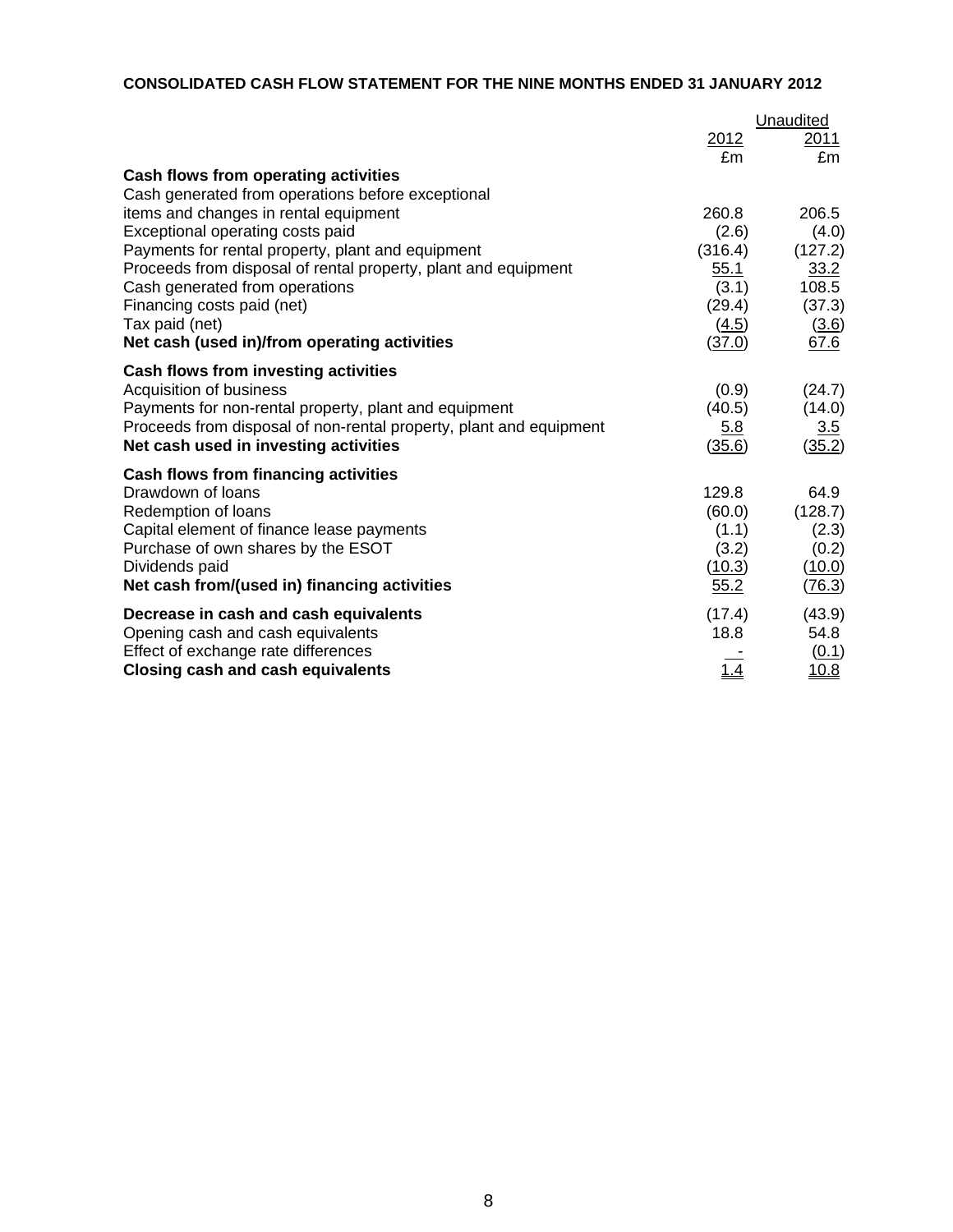#### 1. Basis of preparation

The condensed interim financial statements for the nine months ended 31 January 2012 were approved by the directors on 5 March 2012. They have been prepared in accordance with relevant International Financial Reporting Standards ('IFRS') as adopted by the European Union and the accounting policies set out in the Group's Annual Report and Accounts for the year ended 30 April 2011 except for the adoption, with effect from 1 May 2011, of the 'Amendments to IFRS 7 Financial instruments: disclosures – transfers of financial assets'. This amendment has no impact on the consolidated results or financial position of the Group.

The interim financial statements have been prepared on the going concern basis of accounting as summarised in the attached discussion of cash flow and net debt. These financial statements are unaudited and do not constitute statutory accounts within the meaning of Section 435 of the Companies Act 2006.

The statutory accounts for the year ended 30 April 2011 were prepared in accordance with relevant IFRS and have been mailed to shareholders and filed with the Registrar of Companies. The auditor's report on those accounts was unqualified and did not include a reference to any matter by way of emphasis without qualifying the report and did not contain a statement under section 498(2) or (3) of the Companies Act 2006.

2012 2011

The exchange rates used in respect of the US dollar are:

|                                               | ---- | <u>_____</u> |
|-----------------------------------------------|------|--------------|
| Average for the three months ended 31 January | 1.56 | 1.58         |
| Average for the nine months ended 31 January  | 1.60 | 1.55         |
| At 31 January                                 | 1.58 | 1.60         |

#### 2. Segmental analysis

|              | Operating    |                        | Operating |
|--------------|--------------|------------------------|-----------|
| Revenue      | amortisation | Amortisation           | profit    |
| £m           | £m           | £m                     | £m        |
|              |              |                        |           |
|              |              |                        |           |
| 226.7        | 35.7         | (0.2)                  | 35.5      |
| 44.6         | 0.1          | (0.4)                  | (0.3)     |
|              |              |                        | (2.1)     |
| 271.3        | 33.7         | (0.6)                  | 33.1      |
|              |              |                        |           |
| 182.6        | 18.4         | (0.1)                  | 18.3      |
| 38.8         | (1.1)        | (0.2)                  | (1.3)     |
|              | (2.4)        |                        | (2.4)     |
| <u>221.4</u> | <u> 14.9</u> | <u>(0.3)</u>           | 14.6      |
|              |              | profit before<br>(2.1) |           |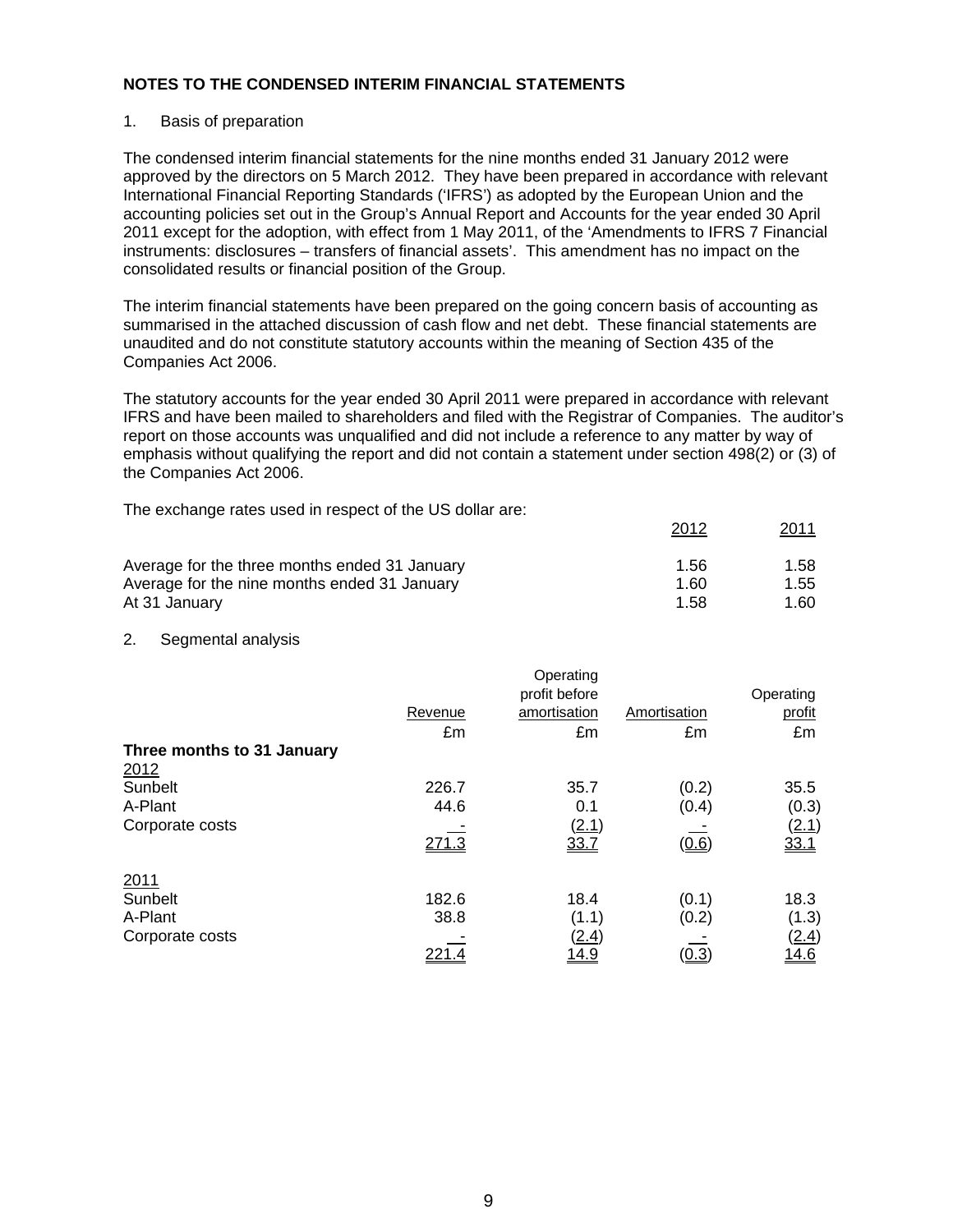# 2. Segmental analysis (continued)

|                                                         | Revenue                       |                     | Operating<br>profit before<br>amortisation | Amortisation                  |                     | Operating<br>profit |
|---------------------------------------------------------|-------------------------------|---------------------|--------------------------------------------|-------------------------------|---------------------|---------------------|
|                                                         | £m                            |                     | £m                                         |                               | £m                  | £m                  |
| Nine months to 31 January<br>2012                       |                               |                     |                                            |                               |                     |                     |
| Sunbelt                                                 | 708.5                         |                     | 143.5                                      |                               | (0.9)               | 142.6               |
| A-Plant                                                 | 138.3                         |                     | 5.4                                        |                               | (1.2)               | 4.2                 |
| Corporate costs                                         |                               |                     | (5.6)                                      |                               |                     | (5.6)               |
| 2011                                                    | 846.8                         |                     | <u>143.3</u>                               |                               | (2.1)               | <u>141.2</u>        |
| Sunbelt                                                 | 584.5                         |                     | 83.1                                       |                               | (0.5)               | 82.6                |
| A-Plant                                                 | 121.2                         |                     | 3.1                                        |                               | (0.5)               | 2.6                 |
| Corporate costs                                         |                               |                     | (5.6)                                      |                               |                     | (5.6)               |
|                                                         | <u>705.7</u>                  |                     | 80.6                                       |                               | (1.0)               | <u>79.6</u>         |
|                                                         | Segment assets                |                     | Cash                                       | <b>Taxation assets</b>        |                     | <b>Total assets</b> |
| At 31 January 2012                                      | £m                            |                     | £m                                         |                               | £m                  | £m                  |
| Sunbelt                                                 | 1,491.8                       |                     |                                            |                               |                     | 1,491.8             |
| A-Plant                                                 | 305.3                         |                     |                                            |                               |                     | 305.3               |
| Corporate items                                         | 0.1                           |                     |                                            |                               |                     | 3.9                 |
| At 30 April 2011                                        | 1,797.2                       |                     |                                            |                               |                     | 1,801.0             |
| Sunbelt                                                 | 1,284.4                       |                     |                                            |                               |                     | 1,284.4             |
| A-Plant                                                 | 291.8                         |                     |                                            |                               |                     | 291.8               |
| Corporate items                                         | 0.1                           |                     | <u>18.8</u>                                |                               | <u>3.4</u>          | 22.3                |
|                                                         | 1,576.3                       |                     | <u>18.8</u>                                |                               | <u>3.4</u>          | 1,598.5             |
| 3.<br>Operating costs                                   |                               |                     |                                            |                               |                     |                     |
|                                                         |                               | 2012                |                                            |                               | 2011                |                     |
|                                                         | <b>Before</b><br>amortisation | <b>Amortisation</b> | Total                                      | <b>Before</b><br>amortisation | <b>Amortisation</b> | <b>Total</b>        |
|                                                         | £m                            | £m                  | £m                                         | £m                            | £m                  | £m                  |
| Three months to 31 January<br>Staff costs:              |                               |                     |                                            |                               |                     |                     |
| <b>Salaries</b>                                         | 75.9                          |                     | 75.9                                       | 65.5                          |                     | 65.5                |
| Social security costs                                   | 6.6                           |                     | 6.6                                        | 5.7                           |                     | 5.7                 |
| Other pension costs                                     | <u>1.5</u>                    |                     | 1.5                                        | 0.7                           |                     | 0.7                 |
|                                                         | 84.0                          |                     | 84.0                                       | <u>71.9</u>                   |                     | <u>71.9</u>         |
| Used rental equipment sold                              | 15.5                          |                     | <u>15.5</u>                                | 14.3                          |                     | 14.3                |
| Other operating costs:                                  |                               |                     |                                            |                               |                     |                     |
| Vehicle costs<br>Spares, consumables & external repairs | 20.4<br>15.2                  |                     | 20.4<br>15.2                               | 17.4<br>13.5                  |                     | 17.4<br>13.5        |
| <b>Facility costs</b>                                   | 13.8                          |                     | 13.8                                       | 10.8                          |                     | 10.8                |
| Other external charges                                  | 36.6                          |                     | 36.6                                       | 33.2                          |                     | 33.2                |
|                                                         | 86.0                          |                     | 86.0                                       | 74.9                          |                     | 74.9                |
| Depreciation and amortisation:                          |                               |                     |                                            |                               |                     |                     |
| Depreciation                                            | 52.1                          |                     | 52.1                                       | 45.4                          |                     | 45.4                |
| Amortisation of acquired intangibles                    |                               | 0.6                 | 0.6                                        |                               | 0.3                 | <u>0.3</u>          |
|                                                         | 52.1                          | 0.6                 | <u>52.7</u>                                | <u>45.4</u>                   | 0.3                 | <u>45.7</u>         |
|                                                         | 237.6                         | 0.6                 | 238.2                                      | 206.5                         | 0.3                 | 206.8               |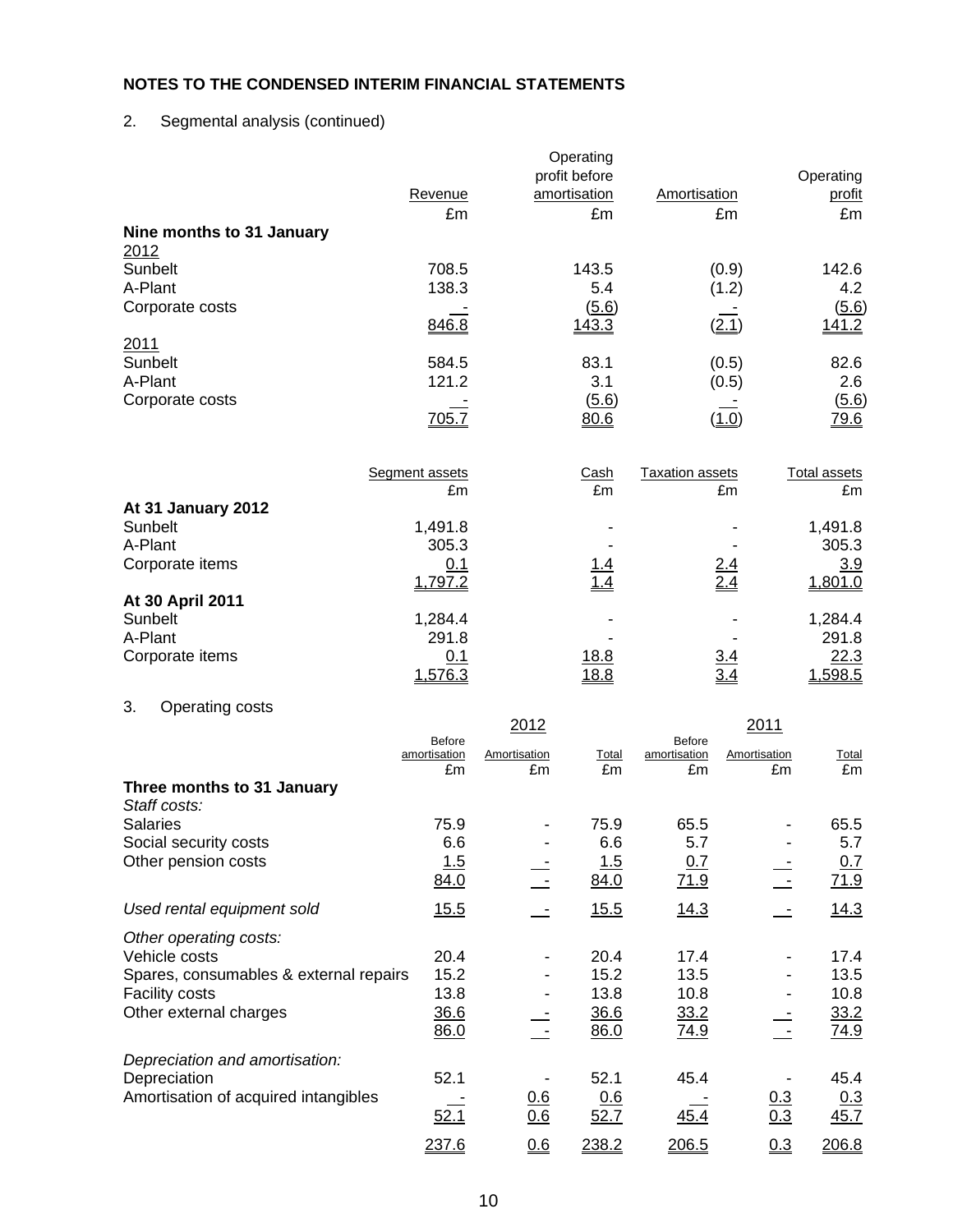3. Operating costs (continued)

|                                        |                                     | 2012               |              |                                     | 2011               |             |
|----------------------------------------|-------------------------------------|--------------------|--------------|-------------------------------------|--------------------|-------------|
|                                        | <b>Before</b><br>amortisation<br>£m | Amortisation<br>£m | Total<br>£m  | <b>Before</b><br>amortisation<br>£m | Amortisation<br>£m | Total<br>£m |
| Nine months to 31 January              |                                     |                    |              |                                     |                    |             |
| Staff costs:                           |                                     |                    |              |                                     |                    |             |
| <b>Salaries</b>                        | 228.0                               |                    | 228.0        | 196.3                               |                    | 196.3       |
| Social security costs                  | 16.9                                |                    | 16.9         | 15.5                                |                    | 15.5        |
| Other pension costs                    | 4.3                                 |                    | <u>4.3</u>   | <u>1.8</u>                          |                    | <u>1.8</u>  |
|                                        | 249.2                               |                    | 249.2        | 213.6                               |                    | 213.6       |
| Used rental equipment sold             | 46.6                                |                    | 46.6         | 34.8                                |                    | 34.8        |
| Other operating costs:                 |                                     |                    |              |                                     |                    |             |
| Vehicle costs                          | 63.2                                |                    | 63.2         | 55.5                                |                    | 55.5        |
| Spares, consumables & external repairs | 45.7                                |                    | 45.7         | 43.7                                |                    | 43.7        |
| <b>Facility costs</b>                  | 35.7                                |                    | 35.7         | 33.9                                |                    | 33.9        |
| Other external charges                 | <u>114.0</u>                        |                    | <u>114.0</u> | 103.7                               |                    | 103.7       |
|                                        | 258.6                               |                    | 258.6        | 236.8                               |                    | 236.8       |
| Depreciation and amortisation:         |                                     |                    |              |                                     |                    |             |
| Depreciation                           | 149.1                               |                    | 149.1        | 139.9                               |                    | 139.9       |
| Amortisation of acquired intangibles   |                                     | $\frac{2.1}{2.1}$  | 2.1          |                                     | <u> 1.0</u>        | <u> 1.0</u> |
|                                        | 149.1                               |                    | 151.2        | 139.9                               | 1.0                | 140.9       |
|                                        | 703.5                               | 2.1                | 705.6        | 625.1                               | <u> 1.0</u>        | 626.1       |

4. Exceptional items, amortisation and fair value remeasurements

Exceptional items are those items of financial performance that are material and non-recurring in nature. Amortisation relates to the periodic write off of acquired intangible assets. Fair value remeasurements relate to embedded call options in the Group's senior secured note issues. The Group believes these items should be disclosed separately within the consolidated income statement to assist in the understanding of the financial performance of the Group. Underlying revenue, profit and earnings per share are stated before exceptional items, amortisation of acquired intangibles and fair value remeasurements.

There were no exceptional items either this year or last. Amortisation of acquired intangibles and fair value remeasurements are as set out below.

|                                      | Three months to |            | Nine months to |             |  |
|--------------------------------------|-----------------|------------|----------------|-------------|--|
|                                      |                 | 31 January |                | 31 January  |  |
|                                      | 2012            | 2011       |                | 2011        |  |
|                                      | £m              | £m         | £m             | £m          |  |
| Fair value remeasurements            |                 |            |                | 5.7         |  |
| Amortisation of acquired intangibles | 0.6             | 0.3        | 2.1            | <u> 1.0</u> |  |
|                                      | 0.6             | 0.3        | 2.1            | 6.7         |  |
| Taxation                             | (0.2)           | (0.1)      | (0.7)          | (2.4)       |  |
|                                      | <u>0.4</u>      |            | <u>1.4</u>     | <u>4.3</u>  |  |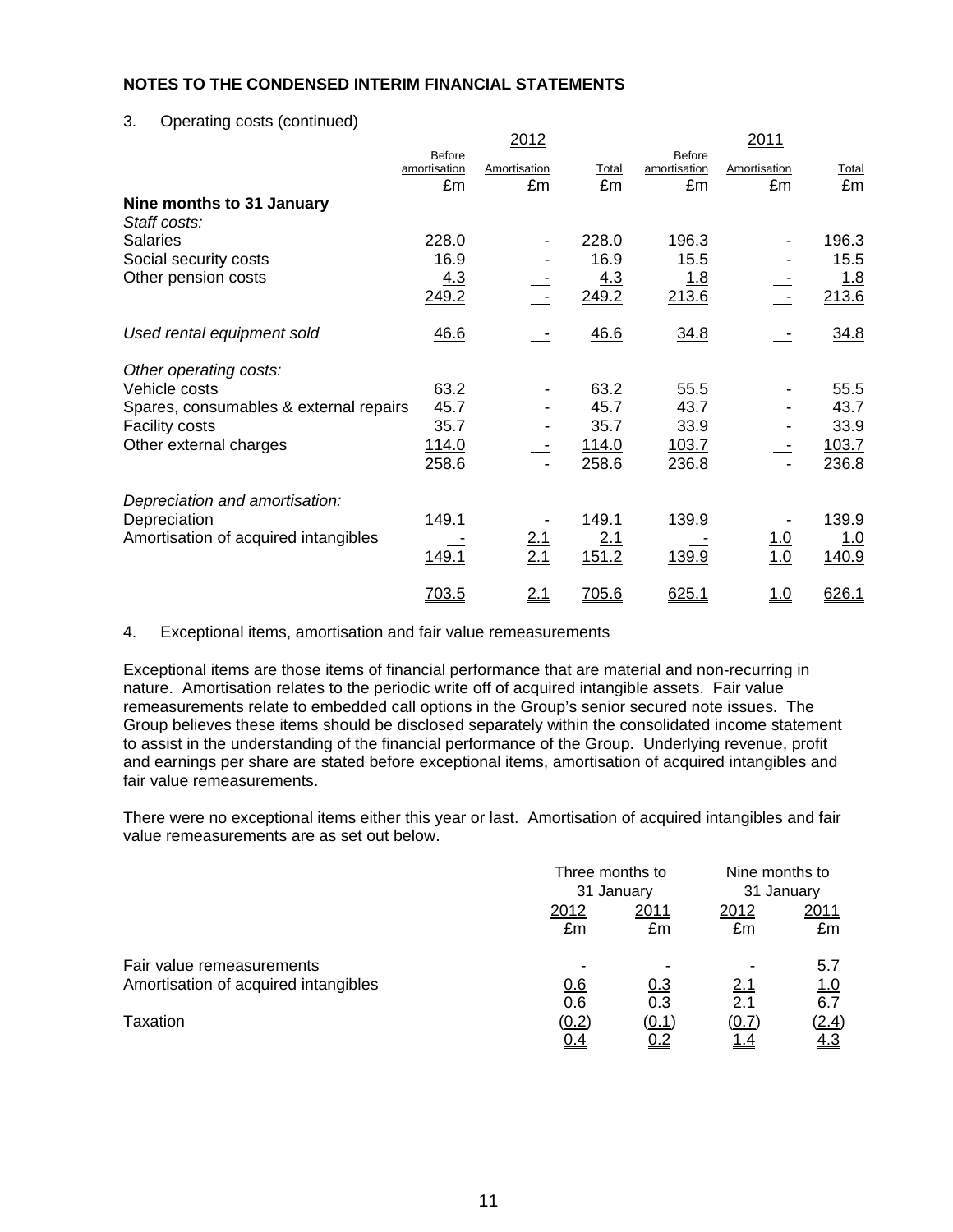4. Exceptional items, amortisation and fair value remeasurements (continued)

The items detailed in the table above are presented in the income statement as follows:

|                                                                                                     | Three months to<br>31 January               |                                  | Nine months to<br>31 January               |                                   |
|-----------------------------------------------------------------------------------------------------|---------------------------------------------|----------------------------------|--------------------------------------------|-----------------------------------|
|                                                                                                     | 2012<br>£m                                  | 2011<br>£m                       | 2012<br>£m                                 | 2011<br>£m                        |
| Amortisation of acquired intangibles<br>Charged in arriving at operating profit<br>Interest expense | 0.6<br>0.6                                  | $\frac{0.3}{0.3}$                | $\frac{2.1}{2.1}$                          | <u>1.0</u><br>1.0                 |
| Charged in arriving at profit before taxation<br><b>Taxation</b>                                    | $\overline{0.6}$<br>(0.2)<br>0.4            | $\overline{0.3}$<br>(0.1)<br>0.2 | 2.1<br>(0.7)<br>1.4                        | $\frac{5.7}{6.7}$<br>(2.4)<br>4.3 |
| 5.<br>Financing costs                                                                               |                                             |                                  |                                            |                                   |
|                                                                                                     | Three months to<br>31 January<br>2012<br>£m | 2011<br>£m                       | Nine months to<br>31 January<br>2012<br>£m | 2011<br>£m                        |
| Investment income:<br>Expected return on assets of defined benefit<br>pension plan                  | (1.0)                                       | (0.9)                            | (3.1)                                      | (2.8)                             |
| Interest expense:<br>Bank interest payable<br>Interest on second priority senior secured notes      | 4.5<br>7.9                                  | 3.5<br>11.3                      | 12.9<br>23.3                               | 12.5<br>34.5                      |
| Interest payable on finance leases<br>Non-cash unwind of discount on defined benefit                | 0.1                                         | 0.1                              | 0.2                                        | 0.2                               |
| pension plan liabilities<br>Non-cash unwind of discount on self                                     | 0.7                                         | 0.8                              | 2.3                                        | 2.6                               |
| insurance provisions<br>Amortisation of deferred costs of debt raising<br>Total interest expense    | 0.3<br>0.6<br>14.1                          | 0.4<br>1.4<br>17.5               | 0.9<br><u>1.8</u><br>41.4                  | 1.1<br>4.2<br>55.1                |
| Net financing costs before remeasurements<br>Fair value remeasurements                              | 13.1                                        | 16.6                             | 38.3                                       | 52.3                              |
| Net financing costs                                                                                 | 13.1                                        | 16.6                             | 38.3                                       | <u>5.7</u><br>58.0                |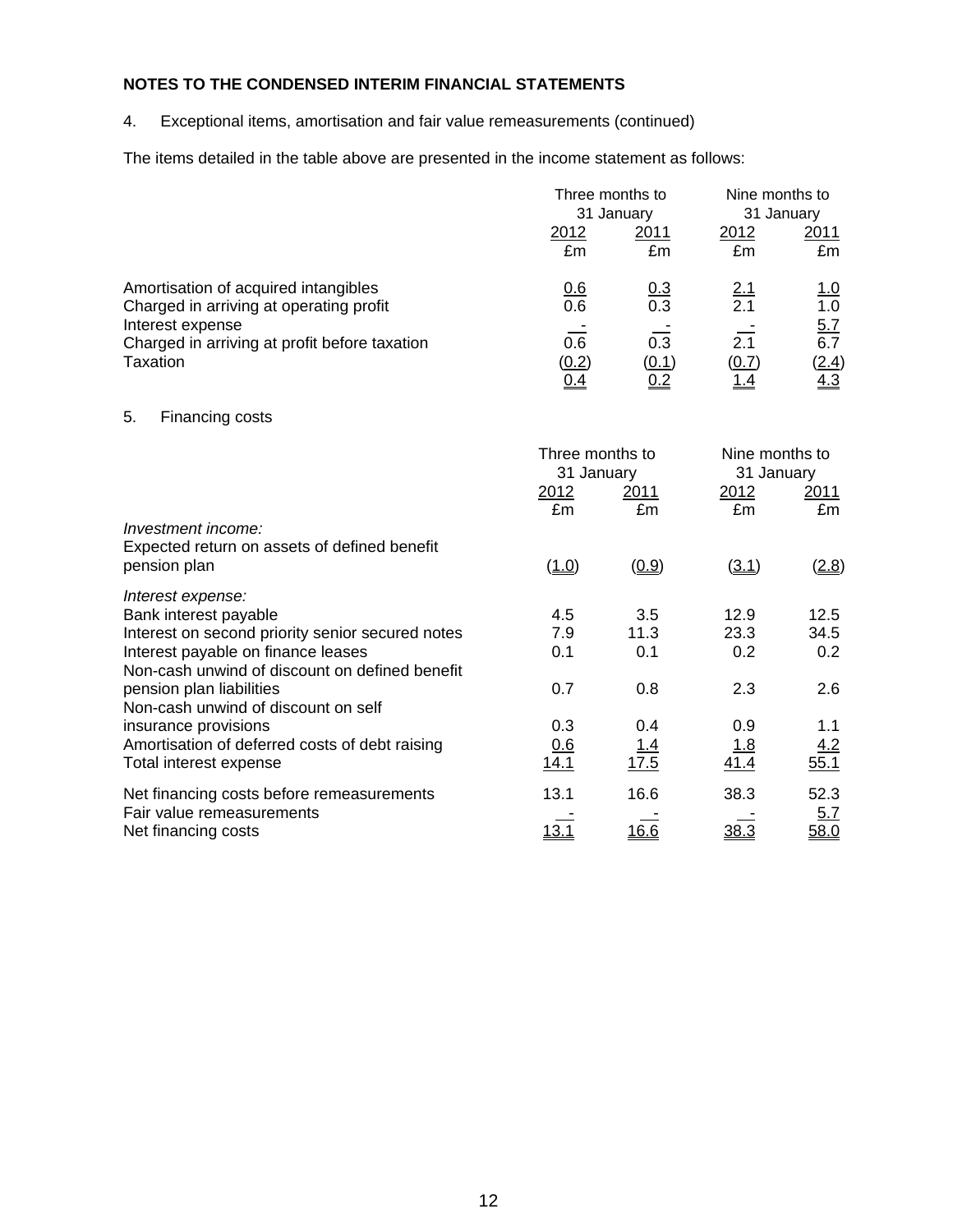#### 6. Taxation

The tax charge for the period has been computed using an estimated effective rate of 40% in the US (2011: 35%) and 27% in the UK (2011: 30%). The blended effective rate for the Group as a whole is 37%.

The tax charge of £38.6m (2011: £10.0m) on the underlying pre-tax profit of £105.0m (2011: £28.3m) can be explained as follows:

|                                                     |             | Nine months to 31 January |  |  |
|-----------------------------------------------------|-------------|---------------------------|--|--|
|                                                     | 2012        | 2011                      |  |  |
|                                                     | £m          | £m                        |  |  |
| Current tax                                         |             |                           |  |  |
| - current tax on income for the period              | 5.9         | 4.5                       |  |  |
| - adjustment to prior year                          | (0.2)       |                           |  |  |
|                                                     | 5.7         | $\overline{4.5}$          |  |  |
| Deferred tax                                        |             |                           |  |  |
| - origination and reversal of temporary differences | 32.3        | 5.4                       |  |  |
| - adjustments to prior year                         | 0.6         | 0.1                       |  |  |
|                                                     | 32.9        | 5.5                       |  |  |
|                                                     |             |                           |  |  |
| Tax on underlying activities                        | 38.6        | <u>10.0</u>               |  |  |
| Comprising:                                         |             |                           |  |  |
| - UK tax                                            | 7.5         | 7.4                       |  |  |
| - US tax                                            | <u>31.1</u> | 2.6                       |  |  |
|                                                     | 38.6        | 10.0                      |  |  |
|                                                     |             |                           |  |  |

In addition, the tax credit of £0.7m (2011: £2.4m) on amortisation and fair value remeasurements of £2.1m (2011: £6.7m) consists of a current tax credit of £nil (2011: £0.4m) relating to the UK, a deferred tax credit of £0.3m (2011: £0.2m) relating to the UK and a deferred tax credit of £0.4m (2011: £1.8m) relating to the US.

#### 7. Earnings per share

Basic and diluted earnings per share for the three and nine months ended 31 January 2012 have been calculated based on the profit for the relevant period and on the weighted average number of ordinary shares in issue during that period (excluding shares held in treasury and by the ESOT over which dividends have been waived). Diluted earnings per share are computed using the result for the relevant period and the diluted number of shares (ignoring any potential issue of ordinary shares which would be anti-dilutive).

These are calculated as follows:

|                                                            | Three months to<br>31 January |                                | Nine months to<br>31 January  |                       |
|------------------------------------------------------------|-------------------------------|--------------------------------|-------------------------------|-----------------------|
|                                                            | 2012                          | 2011                           | 2012                          | 2011                  |
| Profit/(loss) for the financial period (£m)                | <u> 12.8</u>                  | (1.2)                          | 65.0                          | <u>14.0</u>           |
| Weighted average number of shares (m) - basic<br>- diluted | 498.9<br>506.0                | 497.7<br>506.8                 | 498.2<br>506.9                | <u>497.7</u><br>506.4 |
| Basic earnings per share<br>Diluted earnings per share     | <u> 2.6p</u><br><u>2.5p</u>   | <u>(0.2p)</u><br><u>(0.2p)</u> | <u>13.0p</u><br><u> 12.8p</u> | <u>2.8p</u><br>2.8p   |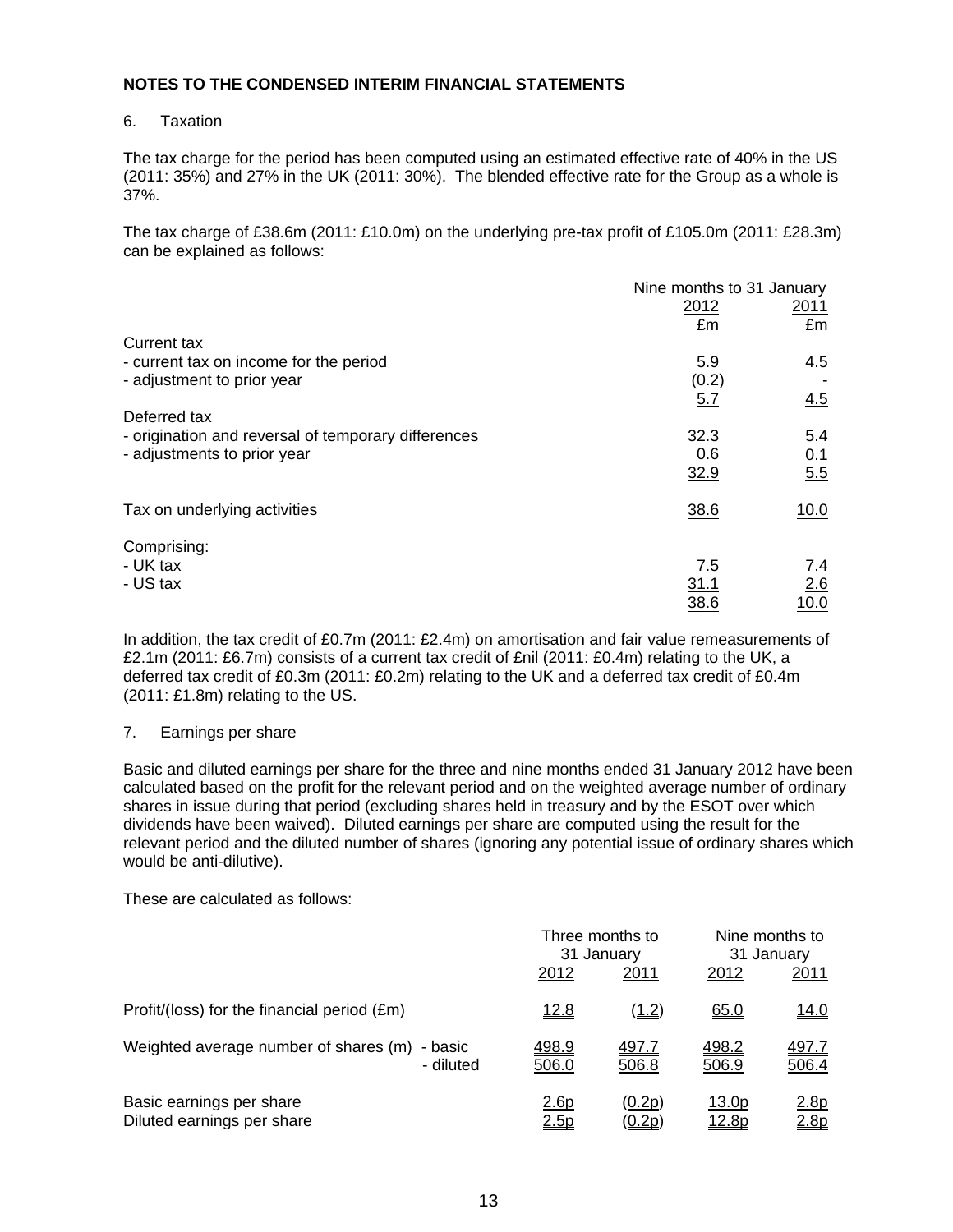#### 7. Earnings per share (continued)

Underlying earnings per share (defined in any period as the earnings before amortisation of acquired intangibles and fair value remeasurements for that period divided by the weighted average number of shares in issue in that period) and cash tax earnings per share (defined in any period as underlying earnings before other deferred taxes divided by the weighted average number of shares in issue in that period) may be reconciled to the basic earnings per share as follows:

|                                        | Three months to  |               | Nine months to    |                  |
|----------------------------------------|------------------|---------------|-------------------|------------------|
|                                        | 31 January       |               | 31 January        |                  |
|                                        | 2012             | 2011          | 2012              | <u>2011</u>      |
| Basic earnings per share               | 2.6p             | (0.2p)        | 13.0 <sub>p</sub> | 2.8p             |
| Amortisation of acquired intangibles   | 0.1 <sub>p</sub> |               | 0.4p              | 1.3p             |
| Tax on amortisation and remeasurements |                  |               | (0.1p)            | (0.4p)           |
| Underlying earnings per share          | 2.7 <sub>p</sub> | (0.2p)        | 13.3p             | 3.7 <sub>p</sub> |
| Other deferred tax                     | <u>1.2p</u>      | (0.2p)        | 6.6 <sub>p</sub>  | <u>1.1p</u>      |
| Cash tax earnings per share            | 3.9p             | <u>(0.4p)</u> | <u>19.9p</u>      | 4.8p             |

#### 8. Dividends

During the period, a final dividend in respect of the year ended 30 April 2011 of 2.07p (2011: 2.0p) per share was paid to shareholders costing £10.3m (2011: £10.0m). The interim dividend for the year ended 30 April 2012 of 1.0p (2011: 0.93p) per share announced on 8 December 2011 was paid on 8 February 2012.

#### 9. Property, plant and equipment

|                                    | 2012        | 2011        |                |                |  |
|------------------------------------|-------------|-------------|----------------|----------------|--|
|                                    | Rental      |             | Rental         |                |  |
|                                    | equipment   | Total       | equipment      | Total          |  |
| Net book value                     | £m          | £m          | £m             | £m             |  |
| At 1 May                           | 914.5       | 1,036.2     | 969.7          | 1,101.6        |  |
| Exchange difference                | 40.3        | 44.8        | (31.0)         | (34.8)         |  |
| Reclassifications                  | (0.4)       |             | (0.5)          |                |  |
| Acquisitions                       | (0.3)       | (0.3)       | 8.4            | 8.8            |  |
| <b>Additions</b>                   | 293.0       | 335.8       | 113.1          | 129.4          |  |
| <b>Disposals</b>                   | (45.6)      | (50.7)      | (33.1)         | (36.2)         |  |
| Depreciation                       | (130.8)     | (149.1)     | <u>(122.5)</u> | <u>(139.9)</u> |  |
| At 31 January                      | 1.070.7     | 1,216.7     | 904.1          | 1,028.9        |  |
| Called up share capital<br>10.     |             |             |                |                |  |
| Ordinary shares of 10p each:       |             |             |                |                |  |
|                                    | 31 January  | 30 April    | 31 January     | 30 April       |  |
|                                    | 2012        | 2011        | <u>2012</u>    | <u>2011</u>    |  |
|                                    | Number      | Number      | £m             | £m             |  |
| Authorised                         | 900,000,000 | 900,000,000 | 90.0           | 90.0           |  |
| Allotted, called up and fully paid | 553,325,554 | 553,325,554 | 55.3           | 55.3           |  |

At 31 January 2012, 50m shares were held by the Company and a further 4.6m shares were held by the Company's Employee Share Ownership Trust.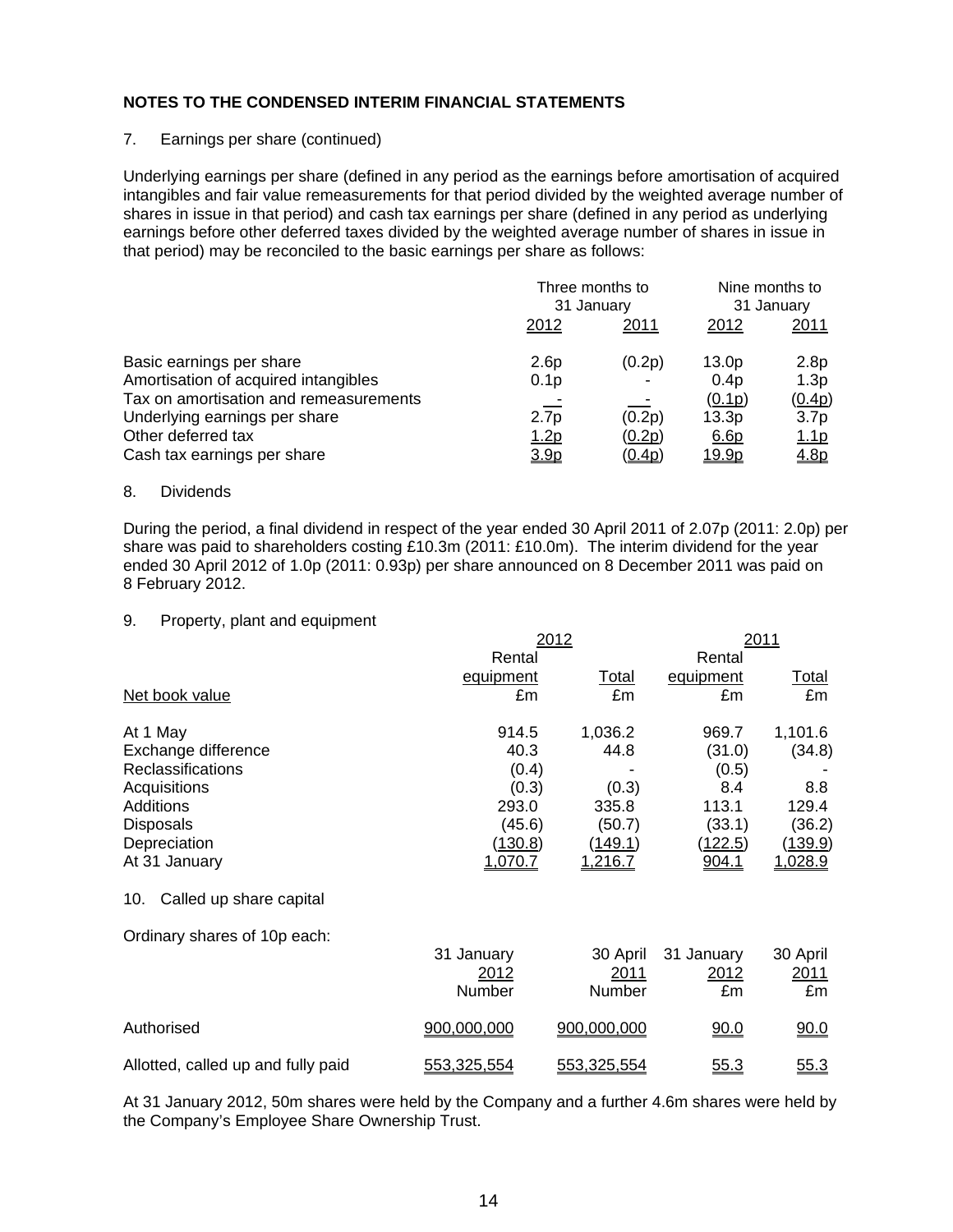| Notes to the cash flow statement<br>11.                                              |        |                      |              |                           |                    |
|--------------------------------------------------------------------------------------|--------|----------------------|--------------|---------------------------|--------------------|
|                                                                                      |        |                      |              | Nine months to 31 January |                    |
|                                                                                      |        |                      |              | 2012<br>£m                | 2011<br>£m         |
| Cash flow from operating activities<br>a)                                            |        |                      |              |                           |                    |
|                                                                                      |        |                      |              |                           |                    |
| Operating profit before exceptional items and amortisation                           |        |                      |              | 143.3                     | 80.6               |
| Depreciation                                                                         |        |                      |              | 149.1                     | 139.9              |
| <b>EBITDA</b> before exceptional items                                               |        |                      |              | 292.4                     | 220.5              |
| Profit on disposal of rental equipment                                               |        |                      |              | (7.6)                     | (2.2)              |
| Profit on disposal of other property, plant and equipment<br>Increase in inventories |        |                      |              | (1.1)                     | (0.6)              |
| Increase in trade and other receivables                                              |        |                      |              | (1.0)<br>(14.9)           | (0.4)              |
| (Decrease)/increase in trade and other payables                                      |        |                      |              | (8.8)                     | (12.1)<br>0.5      |
| Exchange differences                                                                 |        |                      |              | 0.1                       |                    |
| Other non-cash movements                                                             |        |                      |              | 1.7                       | 0.8                |
| Cash generated from operations before exceptional items                              |        |                      |              |                           |                    |
| and changes in rental equipment                                                      |        |                      |              | 260.8                     | 206.5              |
|                                                                                      |        |                      |              |                           |                    |
| Reconciliation to net debt<br>b)                                                     |        |                      |              |                           |                    |
|                                                                                      |        |                      |              |                           |                    |
| Decrease in cash in the period                                                       |        |                      |              | 17.4                      | 43.9               |
| Increase/(decrease) in debt through cash flow                                        |        |                      |              | 68.7                      | (66.1)             |
| Change in net debt from cash flow                                                    |        |                      |              | 86.1                      | (22.2)             |
| Exchange differences                                                                 |        |                      |              | 46.1                      | (39.2)             |
| Non-cash movements:                                                                  |        |                      |              |                           |                    |
| - deferred costs of debt raising                                                     |        |                      |              | 1.8                       | 4.2                |
| - capital element of new finance leases                                              |        |                      |              | 1.5                       | 2.3                |
| Increase/(reduction) in net debt in the period                                       |        |                      |              | 135.5                     | (54.9)             |
| Opening net debt                                                                     |        |                      |              | 775.7                     | 829.0              |
| Closing net debt                                                                     |        |                      |              | 911.2                     | 774.1              |
|                                                                                      |        |                      |              |                           |                    |
| Analysis of net debt<br>C)                                                           | 1 May  |                      |              |                           |                    |
|                                                                                      | 2011   | Exchange<br>movement | Cash<br>flow | Non-cash<br>movements     | 31 January<br>2012 |
|                                                                                      | £m     | £m                   | £m           | £m                        | £m                 |
|                                                                                      |        |                      |              |                           |                    |
| Cash                                                                                 | (18.8) |                      | 17.4         |                           | (1.4)              |
| Debt due within 1 year                                                               | 1.7    |                      | (1.2)        | 1.3                       | 1.8                |
| Debt due after 1 year                                                                | 792.8  | <u>46.1</u>          | 69.9         | 2.0                       | 910.8              |
| Total net debt                                                                       | 775.7  | 46.1                 | 86.1         | 3.3                       | 911.2              |

Details of the Group's debt are given in the Review of the Third Quarter, Balance Sheet and Cash Flow accompanying these interim financial statements.

#### 12. Contingent liabilities

There have been no significant changes in contingent liabilities from those reported in the financial statements for the year ended 30 April 2011.

In Spring 2011, following audits of the tax returns of the Group's US subsidiaries for the four years ended 30 April 2009, the US Internal Revenue Service ("IRS") issued revised assessments and associated notices of interest and penalties arising from its reclassification of certain US intercompany debt in those years from debt to equity and its consequent recharacterisation of US interest payments to the UK as equity-like distributions. The revised assessments would result in additional net tax payments due of \$31m together with interest and penalties of \$14m. We disagree with these assessments and believe that no adjustment is warranted.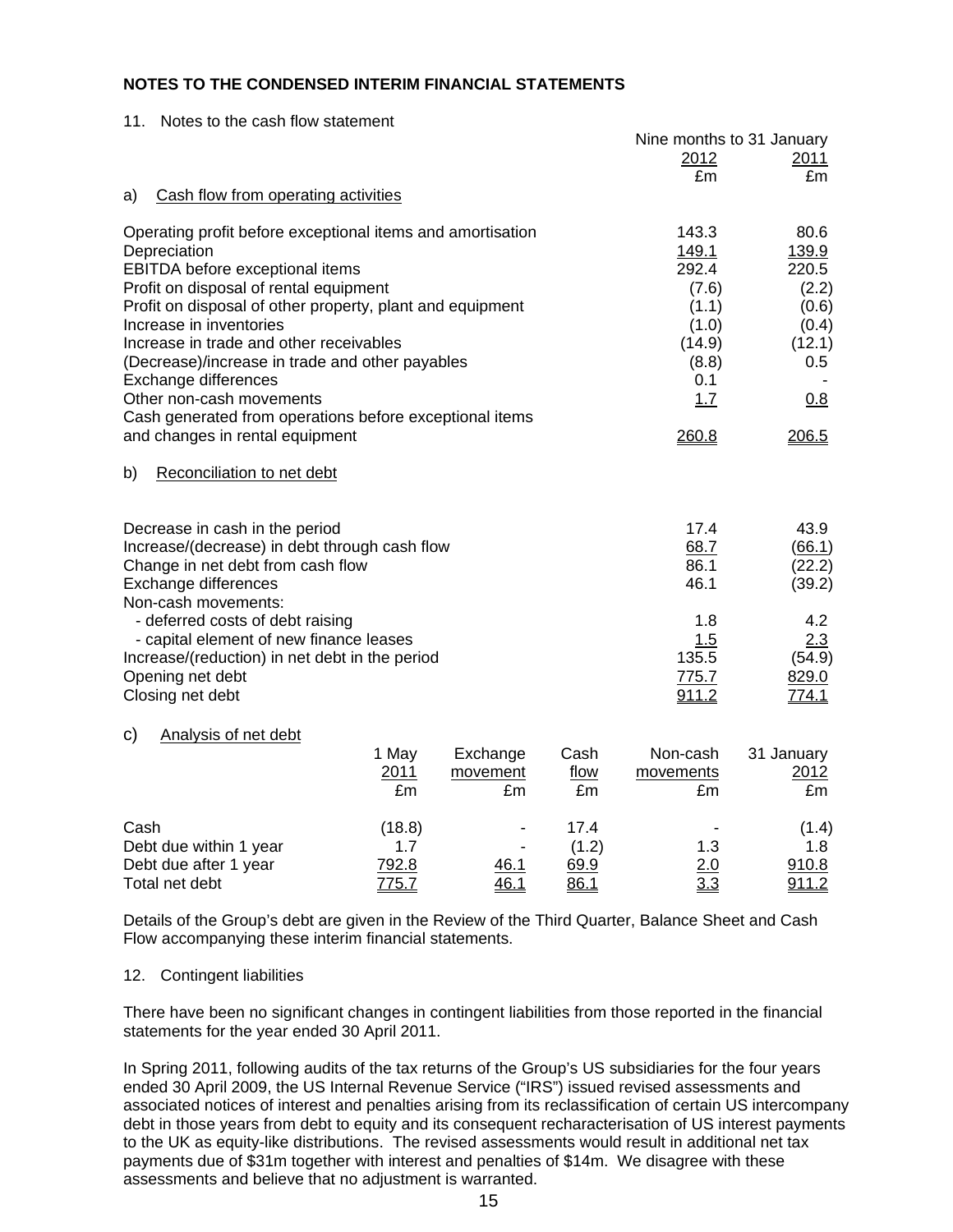# 12. Contingent liabilities (continued)

If, contrary to our view, the IRS prevailed in its arguments then the Group has been advised that application to the UK tax authorities under the Competent Authority procedure should enable a corresponding adjustment reducing UK intercompany interest receivable and hence UK tax to be agreed. Taking account of this UK offset, the estimated impact of the IRS's proposed adjustments at 31 January 2012 would be to increase current tax payable by £28m, current tax receivable by £13m, deferred tax liabilities by £62m and deferred tax assets by £40m while shareholders' equity would reduce by approximately £37m.

Having taken external professional advice, the directors consider that the adjustments proposed by the IRS audit team have no merit and intend to defend this position vigorously. Whilst the procedures that have to be followed to resolve this sort of tax issue make it likely that it may well be some years before the eventual outcome is known, the Board does not anticipate this matter having any material impact on the Group's results or financial position.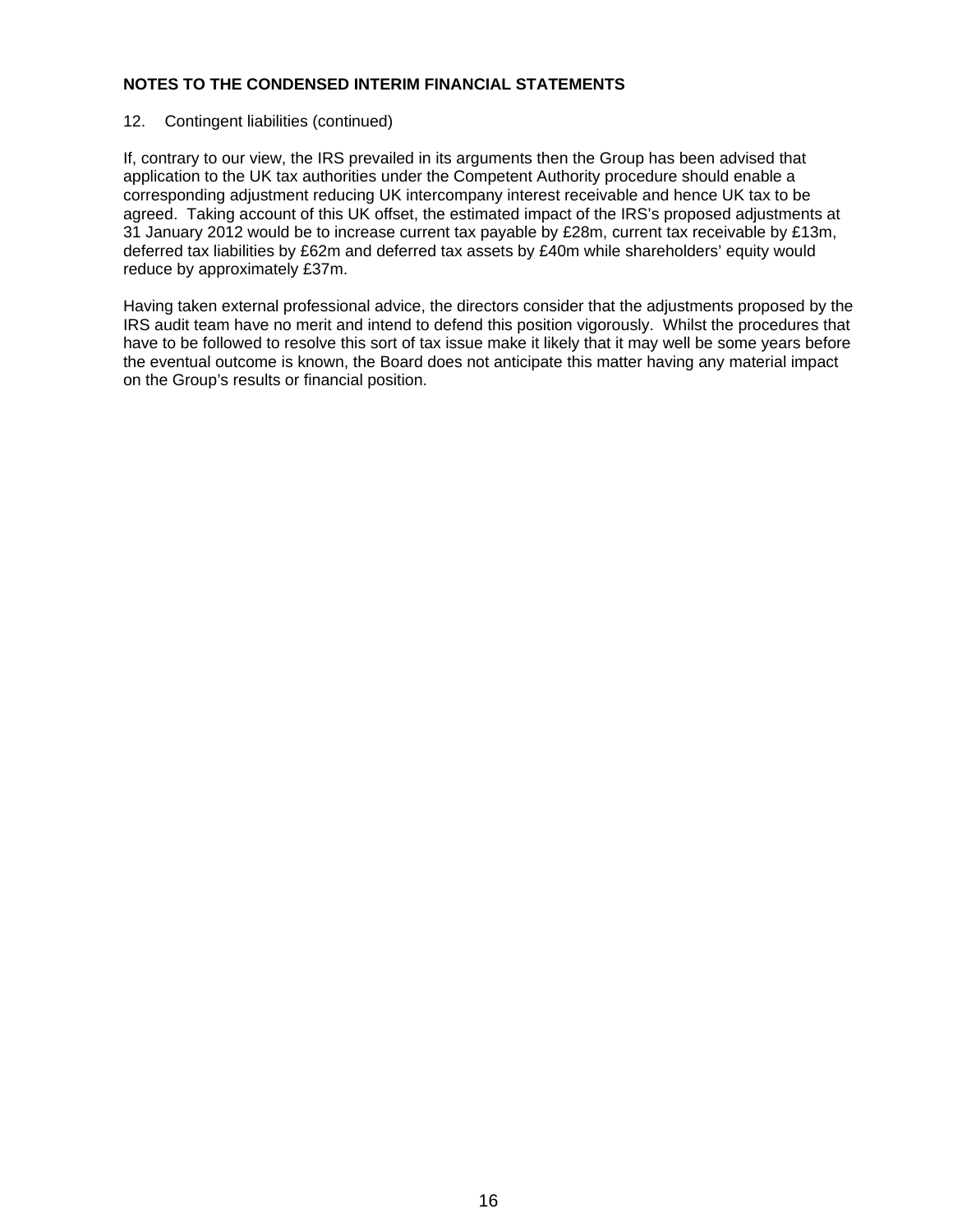# **REVIEW OF THE THIRD QUARTER, BALANCE SHEET AND CASH FLOW**

| <b>Third quarter</b>                                                                                                                                                                          |                        |                        |                               |                              |                                                                 |                                                                                   |
|-----------------------------------------------------------------------------------------------------------------------------------------------------------------------------------------------|------------------------|------------------------|-------------------------------|------------------------------|-----------------------------------------------------------------|-----------------------------------------------------------------------------------|
|                                                                                                                                                                                               |                        | Revenue                |                               | <b>EBITDA</b>                |                                                                 | Operating profit                                                                  |
|                                                                                                                                                                                               | 2012                   | <u>2011</u>            | 2012                          | 2011                         | 2012                                                            | 2011                                                                              |
| Sunbelt in \$m                                                                                                                                                                                | 354.2                  | 288.7                  | 120.3                         | 85.5                         | 55.3                                                            | 29.4                                                                              |
| Sunbelt in £m<br>A-Plant<br>Group central costs<br>Continuing operations<br>Net financing costs<br>Profit/(loss) before tax and amortisation<br>Amortisation<br>Profit/(loss) before taxation | 226.7<br>44.6<br>271.3 | 182.6<br>38.8<br>221.4 | 77.2<br>10.8<br>(2.2)<br>85.8 | 53.8<br>8.9<br>(2.4)<br>60.3 | 35.7<br>0.1<br>(2.1)<br>33.7<br>(13.1)<br>20.6<br>(0.6)<br>20.0 | 18.4<br>(1.1)<br><u>(2.4)</u><br>14.9<br><u>(16.6)</u><br>(1.7)<br>(0.3)<br>(2.0) |
| <b>Margins</b><br>Sunbelt<br>A-Plant<br>Group                                                                                                                                                 |                        |                        | 33.9%<br>24.1%<br>31.6%       | 29.6%<br>23.0%<br>27.3%      | 15.6%<br>0.4%<br>12.4%                                          | 10.2%<br>$-2.8%$<br>6.7%                                                          |

Third quarter results reflect continued improvement in the US with Sunbelt's rental revenue growing 25% to \$318m (2011: \$254m). This comprised a 15% increase in average fleet on rent, 6% higher yield and a first-time contribution from Empire Scaffold. In the UK, A-Plant's third quarter rental revenue grew by 10% to £39m (2011: £36m) including 8% yield improvement and unchanged average fleet on rent

Total revenue growth for the Group of 21% at constant rates (23% at actual rates) included higher used equipment sales revenue of £18m (2011: £16m) as we increased capital expenditure and hence sold more used equipment.

Costs remained under close control with the reported growth in staff costs reflecting primarily the first-time inclusion of Empire. Continuing the high 'drop-through' seen all year, Sunbelt's EBITDA increased by \$35m or 61% of the net \$57m increase in third quarter rental revenue as adjusted to exclude the \$7m first-time impact of Empire's largely pass-through erection and dismantling labour recovery billings. Now we have passed the anniversary of Empire's January 2011 acquisition, it will no longer impact significantly future 'drop-through'. Both businesses grew Q3 operating profit significantly with A-Plant notably avoiding a loss in the seasonally weak third quarter this year.

Group pre-tax profit before amortisation of acquired intangibles was £21m (2011: loss of £2m). This reflected the operating profit growth and lower net financing costs of £13m (2011: £17m), mainly as a result of the benefits of the debt refinancing undertaken in the fourth quarter of 2010/11. After £1m of intangible amortisation, the statutory profit before tax was £20m (2011: loss of  $E2m$ ).

#### **Balance sheet**

#### Fixed assets

|                                                                                                                               | Growth                 | 2012<br>Maintenance    | Total                                   | 2011<br>Total                                 |
|-------------------------------------------------------------------------------------------------------------------------------|------------------------|------------------------|-----------------------------------------|-----------------------------------------------|
| Sunbelt in \$m                                                                                                                | 185.4                  | 200.1                  | <u>385.5</u>                            | <u> 159.8</u>                                 |
| Sunbelt in £m<br>A-Plant<br>Total rental equipment<br>Delivery vehicles, property improvements & computers<br>Total additions | 117.5<br>10.3<br>127.8 | 126.8<br>38.4<br>165.2 | 244.3<br>48.7<br>293.0<br>42.8<br>335.8 | 99.7<br>13.4<br>113.1<br>16.3<br><u>129.4</u> |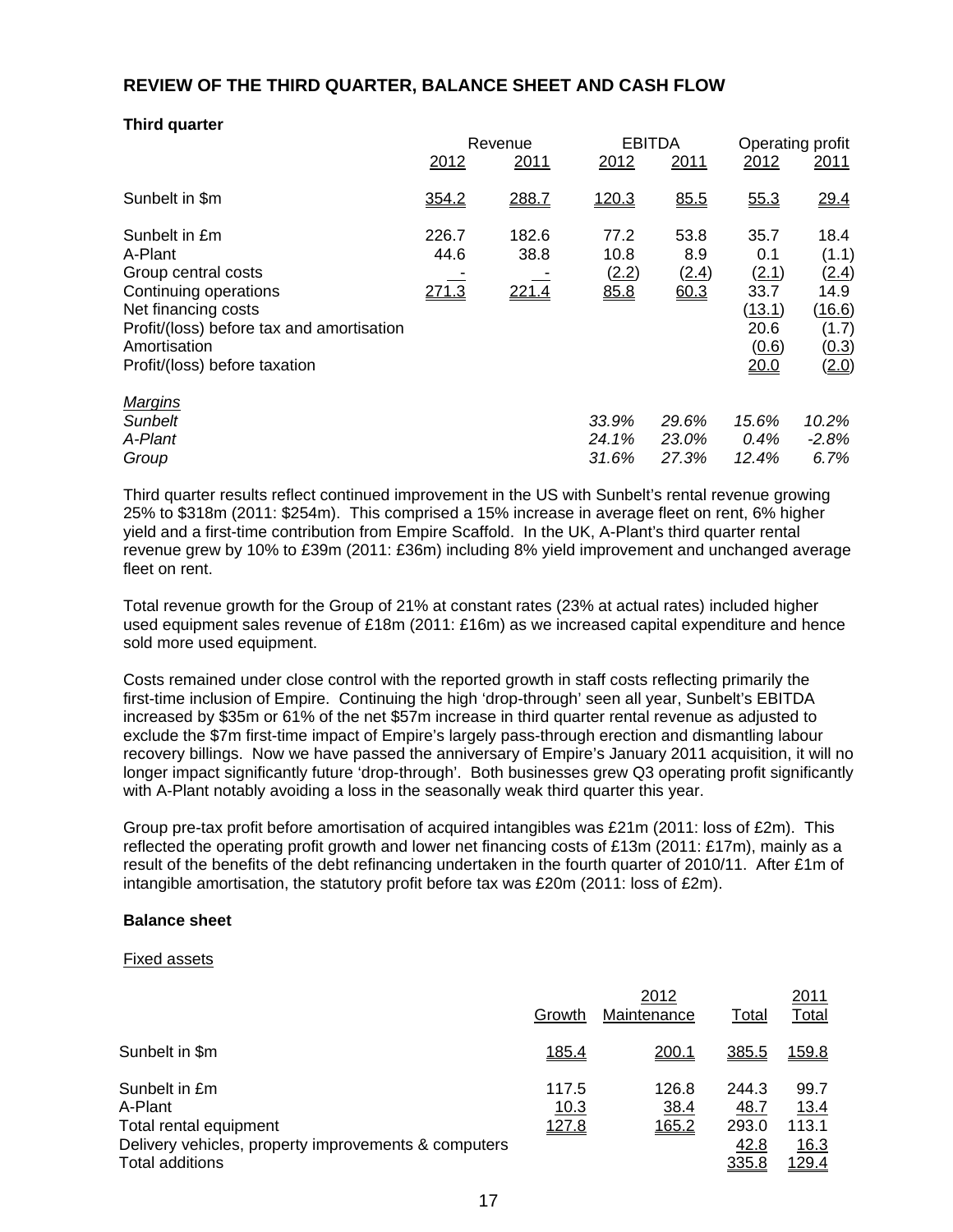Capital expenditure during the nine months totalled £336m (2011: £129m) with £293m invested in the rental fleet (2011: £113m). Expenditure on rental equipment was 87% of total capital expenditure with the balance relating to the delivery vehicle fleet, property improvements and to computer equipment.

With good demand in the US, \$185m of rental equipment capital expenditure was spent on growth while \$200m was invested in replacement of existing fleet. The growth proportion is estimated on the basis of the assumption that maintenance capital expenditure in any period is equal to the original cost of equipment sold.

The average age of the Group's serialised rental equipment, which constitutes the substantial majority of our fleet, at 31 January 2012 was 40 months (2011: 45 months) on a net book value basis. Sunbelt's fleet had an average age of 39 months (2011: 46 months) comprising 46 months for aerial work platforms which have a longer life and 31 months for the remainder of its fleet while A-Plant's fleet had an average age of 41 months (2011: 42 months).

| Rental fleet at original cost |                       |                       |                       | LTM                           | LTM                   |                         |
|-------------------------------|-----------------------|-----------------------|-----------------------|-------------------------------|-----------------------|-------------------------|
|                               | 31 January 2012       | 30 April 2011         | LTM average           | <b>LTM</b> rental<br>revenues | dollar<br>utilisation | physical<br>utilisation |
| Sunbelt in \$m                | 2,335                 | 2,151                 | 2,261                 | 1,284                         | <u>57%</u>            | 70%                     |
| Sunbelt in £m<br>A-Plant      | 1.479<br>370<br>1,849 | 1,289<br>343<br>1,632 | 1.432<br>347<br>1,779 | 805<br><u>166</u><br>971      | 57%<br><u>48%</u>     | 70%<br>66%              |

Dollar utilisation is defined as rental revenues divided by average fleet at original (or "first") cost and, measured over the last twelve months to 31 January 2012, was 57% at Sunbelt (2011: 49%) and 48% at A-Plant (2011: 47%). Physical utilisation is time based utilisation, which is calculated as the daily average of the original cost of equipment on rent as a percentage of the total value of equipment in the fleet at the measurement date. Measured over the last twelve months to 31 January 2012, physical utilisation was 70% in Sunbelt (2011: 67%) and 66% at A-Plant (2011: 70%). At Sunbelt, physical utilisation is measured for equipment with an original cost in excess of £7,500 which comprised approximately 90% of its fleet at 31 January 2012.

#### Trade receivables

Receivable days at 31 January were 50 days (2011: 51 days). The bad debt charge for the nine months ended 31 January 2012 as a percentage of total turnover was 0.8% (2011: 0.7%). Trade receivables at 31 January 2012 of £147m (2011: £124m) are stated net of provisions for bad debts and credit notes of £17m (2011: £15m) with the provision representing 10.4% (2011: 10.7%) of gross receivables.

#### Trade and other payables

Group payable days were 54 days in 2012 (2011: 49 days) with capital expenditure-related payables, which have longer payment terms, totalling £34m (2011: £17m). Payment periods for purchases other than rental equipment vary between 7 and 45 days and for rental equipment between 30 and 120 days.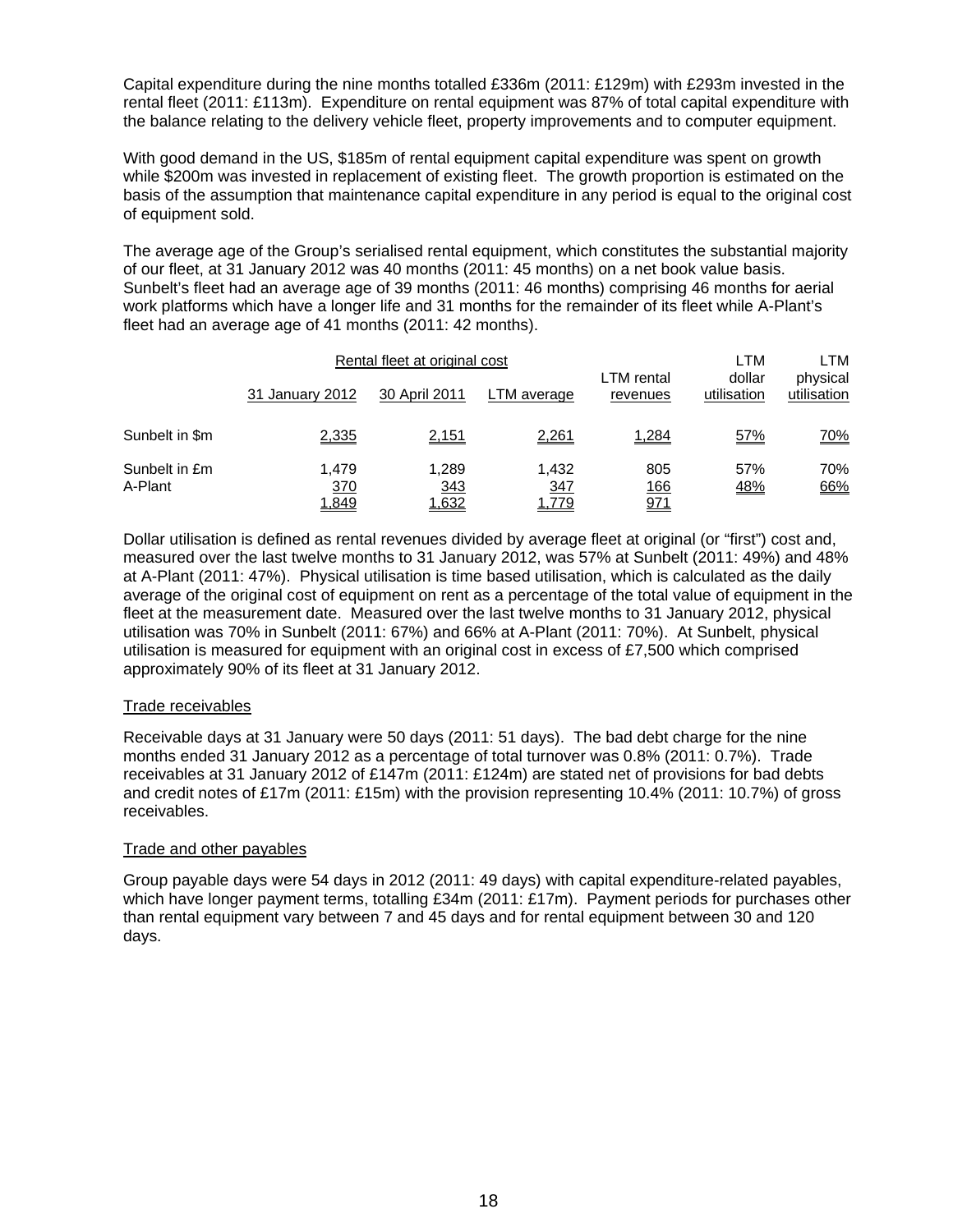#### **Cash flow and net debt**

|                                                       | Nine months to |         | LTM to         | Year to       |
|-------------------------------------------------------|----------------|---------|----------------|---------------|
|                                                       | 31 January     |         | 31 January     | 30 April      |
|                                                       | 2012           | 2011    | 2012           | <u>2011</u>   |
|                                                       | £m             | £m      | £m             | £m            |
| <b>EBITDA before exceptional items</b>                | 292.4          | 220.5   | 355.7          | 283.8         |
| Cash inflow from operations before exceptional        |                |         |                |               |
| items and changes in rental equipment                 | 260.8          | 206.5   | 334.0          | 279.7         |
| Cash conversion ratio*                                | 89.2%          | 93.7%   | 93.9%          | 98.6%         |
| Maintenance rental capital expenditure paid           | (199.4)        | (127.2) | (254.4)        | (182.2)       |
| Payments for non-rental capital expenditure           | (40.5)         | (14.0)  | (46.9)         | (20.4)        |
| Rental equipment disposal proceeds                    | 55.1           | 33.2    | 76.9           | 55.0          |
| Other property, plant and equipment disposal proceeds | 5.8            | 3.5     | 6.8            | 4.5           |
| Tax paid                                              | (4.5)          | (3.6)   | (5.2)          | (4.3)         |
| Financing costs paid                                  | (29.4)         | (37.3)  | <u>(58.8)</u>  | <u>(66.7)</u> |
| Cash inflow before growth capex and                   |                |         |                |               |
| payment of exceptional costs                          | 47.9           | 61.1    | 52.4           | 65.6          |
| Growth rental capital expenditure paid                | (117.0)        |         | (117.0)        |               |
| Exceptional costs paid                                | (2.6)          | (4.0)   | (10.6)         | (12.0)        |
| Total cash (used in)/generated from operations        | (71.7)         | 57.1    | (75.2)         | 53.6          |
| <b>Business acquisitions</b>                          | (0.9)          | (24.7)  | (11.0)         | (34.8)        |
| Total cash (absorbed)/generated                       | (72.6)         | 32.4    | (86.2)         | 18.8          |
| Dividends paid                                        | (10.3)         | (10.0)  | (14.9)         | (14.6)        |
| Purchase of own shares by the ESOT                    | (3.2)          | (0.2)   | (3.4)          | <u>(0.4)</u>  |
| (Increase)/decrease in net debt                       | (86.1)         | 22.2    | <u>(104.5)</u> | 3.8           |

\*Cash inflow from operations before exceptional items and changes in rental equipment as a percentage of EBITDA before exceptional items.

Reflecting an increase in working capital (principally trade receivables) which has been particularly pronounced as a result of the strong growth in revenue this year, the nine month cash conversion ratio was 89.2% (2011: 93.7%). Despite this, cash inflow from operations before payment of exceptional costs and net investment in the rental fleet still rose 26% to £261m (2011: £207m).

Total payments for capital expenditure (rental equipment and other PPE) during the nine months were £357m (2011: £141m), more than the £336m of capital expenditure delivered into the fleet due to the timing of deliveries and impact of supplier payment terms. Disposal proceeds received totalled £61m, giving net payments for capital expenditure of £296m in the nine months (2011: £105m). Interest payments reduced to £29m (2011: £37m) reflecting the benefit of the debt refinancing undertaken in the fourth quarter of 2010/11, whilst tax payments were again £4m. Interest payments differ from the £38m net accounting charge in the income statement due to the timing of interest payments in the quarter and non-cash interest charges. In the nine months the Group generated £48m of net cash inflow before growth capex whilst there was a £72m outflow (2011: inflow of £57m) after growth capex and the payment of exceptional costs provided in earlier years relating to closed premises.

#### Net debt

|                                                       | 31 January |        | 30 April |
|-------------------------------------------------------|------------|--------|----------|
|                                                       | 2012       | 2011   | 2011     |
|                                                       | £m         | £m     | £m       |
| First priority senior secured bank debt               | 565.7      | 290.5  | 467.1    |
| Finance lease obligations                             | 3.4        | 3.5    | 3.0      |
| 8.625% second priority senior secured notes, due 2015 |            | 153.3  |          |
| 9% second priority senior secured notes, due 2016     | 343.5      | 337.6  | 324.4    |
|                                                       | 912.6      | 784.9  | 794.5    |
| Cash and cash equivalents                             | (1.4)      | (10.8) | (18.8)   |
| Total net debt                                        |            | 774.1  | 775.7    |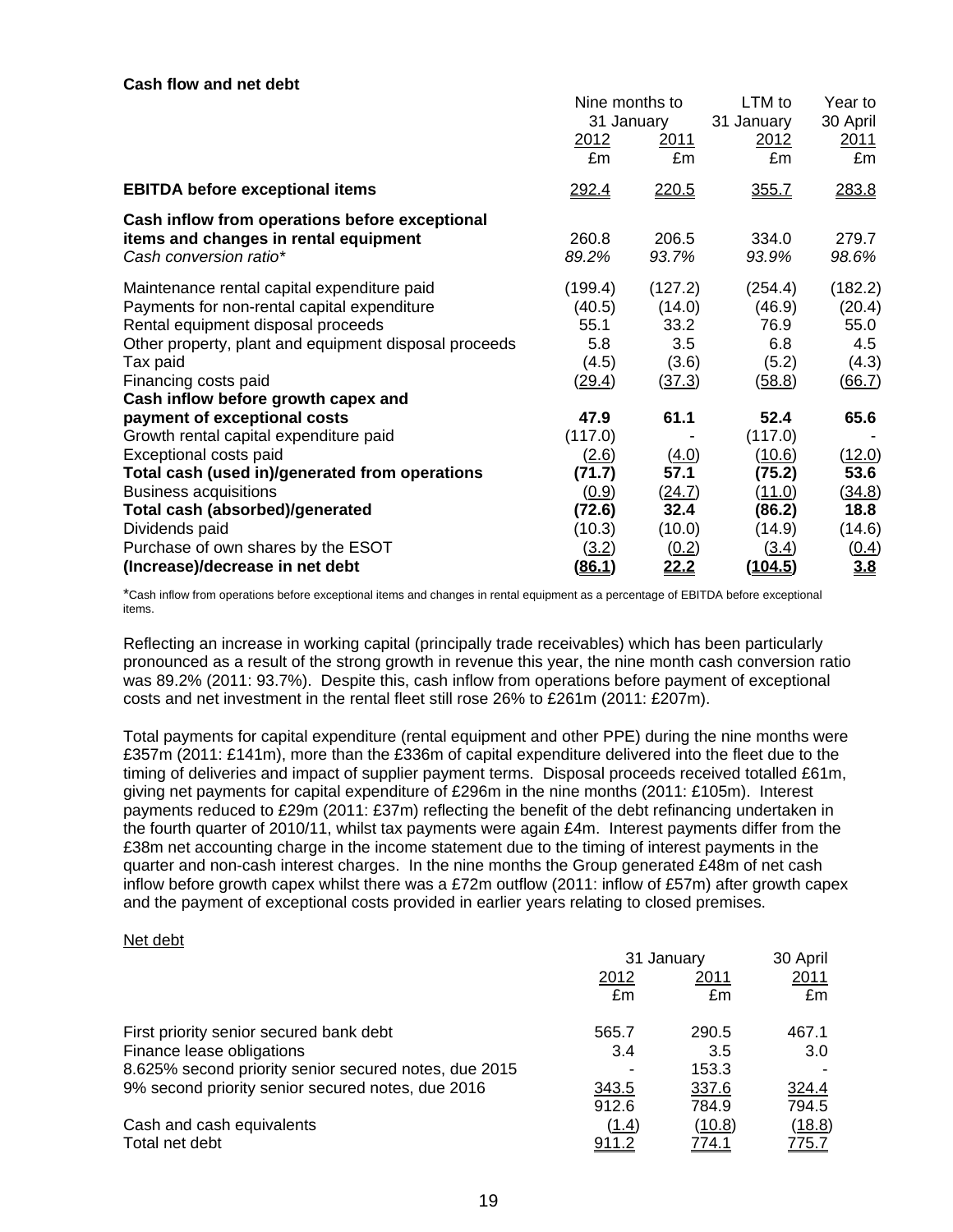Net debt at 31 January 2012 was £911m (30 April 2011: £776m) with the increase since April reflecting principally the net cash outflow set out above and £46m of currency translation effect. The Group's underlying EBITDA for the twelve months ended 31 January 2012 was £356m and the ratio of net debt to underlying EBITDA was 2.5 times at 31 January 2012 at constant exchange rates (30 April 2011: 2.9 times at constant rates of exchange).

Under the terms of our asset-based senior bank facility, \$1.4bn is committed until March 2016, whilst the \$550m senior secured notes mature in August 2016. Our debt facilities therefore remain committed for the long term, with an average of 4.3 years remaining at 31 January 2012. The weighted average interest cost of these facilities (including non-cash amortisation of deferred debt raising costs) is 5.2%. Financial performance covenants under the \$550m 9% senior secured notes are only measured at the time new debt is raised.

There are two financial performance covenants under the asset-based first priority senior bank facility:

- funded debt to LTM EBITDA before exceptional items not to exceed 4.0 times; and
- a fixed charge ratio (comprising LTM EBITDA before exceptional items less LTM net capital expenditure paid in cash over the sum of scheduled debt repayments plus cash interest, cash tax payments and dividends paid in the last twelve months) which must be equal to or greater than 1.1 times.

These covenants do not, however, apply when excess availability (the difference between the borrowing base and net facility utilisation) exceeds \$168m. At 31 January 2012 availability under the bank facility was \$574m, including \$100m of suppressed availability (\$479m at 30 April 2011) meaning that covenants were not measured at 31 January 2012 and are unlikely to be measured in forthcoming quarters.

As a matter of good practice, we still, however, calculate the covenant ratios each quarter. At 31 January 2012, as a result of the significant investment in our rental fleet, the fixed charge ratio did not meet the covenant requirement whilst the leverage ratio did so comfortably. The fact the fixed charge ratio is currently below 1.1 times does not cause concern given the strong availability and management's ability to flex capital expenditure downwards at short notice. Accordingly, the accounts are prepared on the going concern basis.

# **Principal risks and uncertainties**

Risks and uncertainties in achieving the Group's objectives for the remainder of the financial year, together with assumptions, estimates, judgements and critical accounting policies used in preparing financial information remain unchanged from those detailed in the 2011 Annual Report and Accounts on pages 26 to 33. Our business is subject to significant fluctuations in performance from quarter to quarter as a result of seasonal effects. Commercial construction activity tends to increase in the summer and during extended periods of mild weather and to decrease in the winter and during extended periods of inclement weather. Furthermore, due to the incidence of public holidays in the US and the UK, there are more billing days in the first half of our financial year than the second half leading to our revenues normally being higher in the first half. On a quarterly basis, the second quarter is typically our strongest quarter, followed by the first and then the third and fourth quarters.

In addition, the current trading and outlook section of the interim statement provides a commentary on market and economic conditions for the remainder of the year.

Fluctuations in the value of the US dollar with respect to the pound sterling have had, and may continue to have, a significant impact on our financial condition and results of operations as reported in pounds due to the majority of our assets, liabilities, revenues and costs being denominated in US dollars. All our debt was denominated in US dollars at 31 January 2012 and represented approximately 75% of the value of dollar denominated net assets (other than debt) providing a partial, but substantial, hedge against currency fluctuations. The dollar interest payable on this debt also limits the impact of changes in the dollar exchange rate on our pre-tax profits and earnings. Based on the current currency mix of our profits and on dollar debt levels, interest and exchange rates at 31 January 2012, a 1% change in the US dollar exchange rate would impact pre-tax profit by £1.1m.